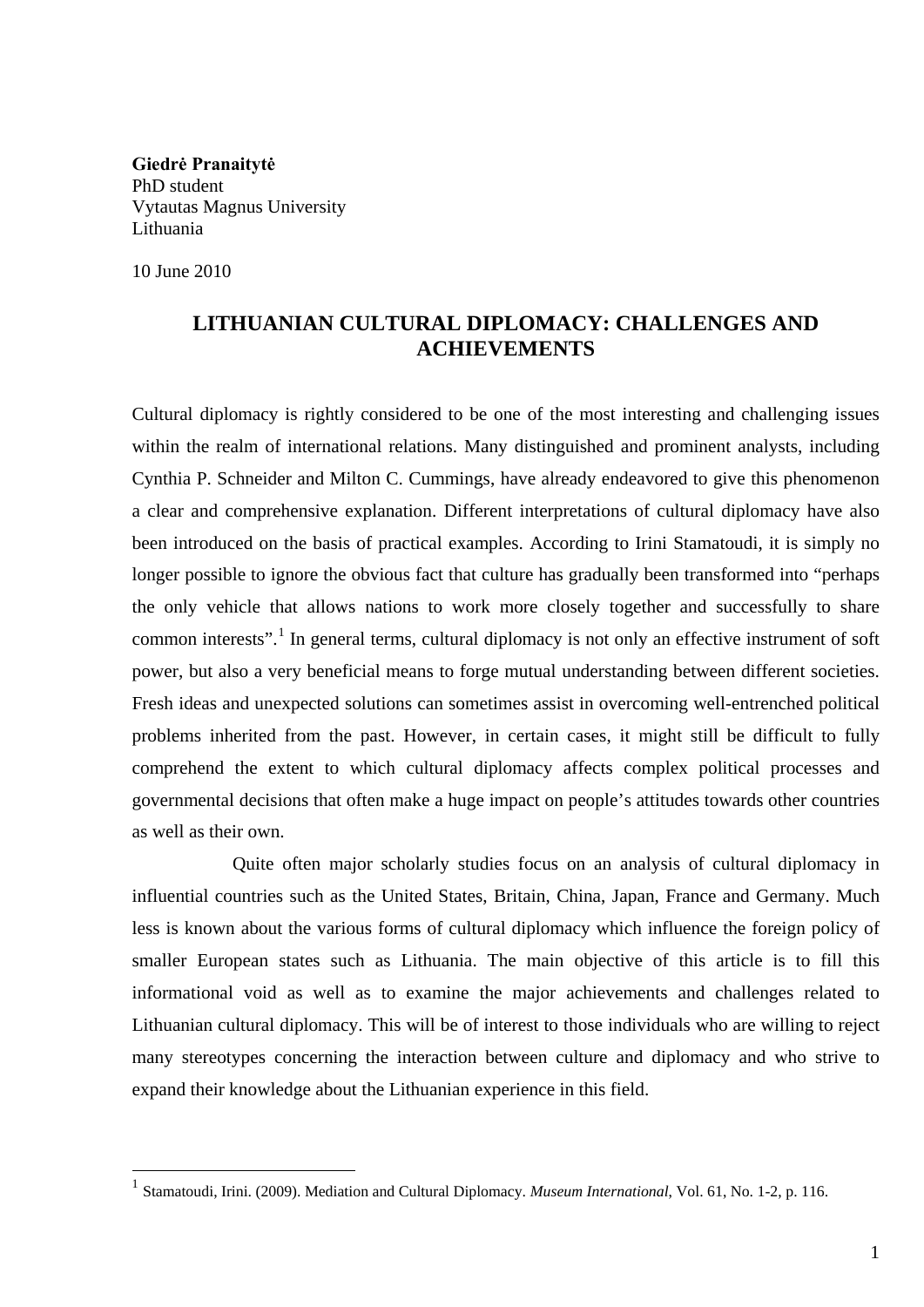## **THE HISTORICAL EVOLUTION OF LITHUANIAN CULTURAL DIPLOMACY**

The beginnings of Lithuanian political and cultural diplomacy can be traced back to the reestablishment of the independence of Lithuania in February 16, 1918. Twenty members of the State Council of Lithuania signed the Act of Independence on that memorable day. According to a leading Lithuanian historian, Antanas Tyla, this event became especially significant for the longterm political development of the nation due to the creation of a "possibility for the entire Lithuanian society to express its support for the restoration of the state".<sup>[2](#page-1-0)</sup> At that delicate point of history, considerable political effort was necessary in order to maneuver between the military ambitions of the German political leadership and the revolutionary aspirations of the Bolsheviks in order to achieve the recognition of Lithuania. In the wake of World War I, the international situation changed quite suddenly and the independence of Lithuania was finally recognized by the German government in November, 1918. This period was especially demanding for the Lithuanian political elite because they needed to rapidly create a national diplomatic service. Although everything had to be done practically from scratch, the Ministry of the Foreign Affairs of the Republic of Lithuania was successfully established in November 7, 1918. As another prominent Lithuanian historian, Professor Edvardas Gudavičius, notes, these important steps were taken "in accordance to the European diplomatic codex and the rules of diplomatic protocol".<sup>[3](#page-1-1)</sup> At that time, much heed was paid to the necessity of establishing relations with the following neighboring countries: Germany, Poland, Latvia, Estonia, Finland and Soviet Russia.

Analyzing the development of Lithuanian diplomacy, Vytautas Žalys clearly indicates that the Ministry of the Foreign Affairs began operating as "one of the smallest Lithuanian ministries" and its major functions were carried out by "merely 33 employees"<sup>[4](#page-1-2)</sup>. However, the network of Lithuanian embassies and consulates continued to expand steadily despite initial difficulties and hardships. At present, it is quite complex to reconstruct and examine all important details in more depth because much archival material was either deliberately destroyed or irreversibly lost during the period of brutal Soviet occupation post 1940. Fortunately, some fresh insights into this important field of study can still be gained through the use of personal memoirs

<span id="page-1-0"></span> <sup>2</sup> Tyla, Antanas. Vasario 16-osios Akto reikšmė lietuvių tautos politinei raidai. 6 March 2005. Found:

<span id="page-1-1"></span>[http://www.straipsniai.lt/vasario16/puslapis/11860;](http://www.straipsniai.lt/vasario16/puslapis/11860) Checked: 14 04 2010.<br><sup>3</sup> Gudavičius, Edvardas. Lietuvos diplomatijos istorija – nuo pirmojo žemės kunigaikščio akto 1201 m. iki šių dienų. *Lietuvos rytas,* 6 November 2008. Found[: http://www.lrytas.lt/-12259483091225936095-lietuvos-diplomatijos-istorija](http://www.lrytas.lt/-12259483091225936095-lietuvos-diplomatijos-istorija-nuo-pirmojo-%C5%BEem%C4%97s-kunigaik%C5%A1%C4%8Dio-akto-1201-m-iki-%C5%A1i%C5%B3-dien%C5%B3.htm)[nuo-pirmojo-%C5%BEem%C4%97s-kunigaik%C5%A1%C4%8Dio-akto-1201-m-iki-%C5%A1i%C5%B3-](http://www.lrytas.lt/-12259483091225936095-lietuvos-diplomatijos-istorija-nuo-pirmojo-%C5%BEem%C4%97s-kunigaik%C5%A1%C4%8Dio-akto-1201-m-iki-%C5%A1i%C5%B3-dien%C5%B3.htm)<br>dien%C5%B3.htm; Checked: 18 04 2010.

<span id="page-1-2"></span><sup>&</sup>lt;sup>4</sup> Žalys, Vytautas. Lietuvos diplomatinė tarnyba 1918-1990: Trumpa raidos apžvalga. Found: [http://www.urm.lt/index.php?419805376;](http://www.urm.lt/index.php?419805376) Checked: 18 04 2010.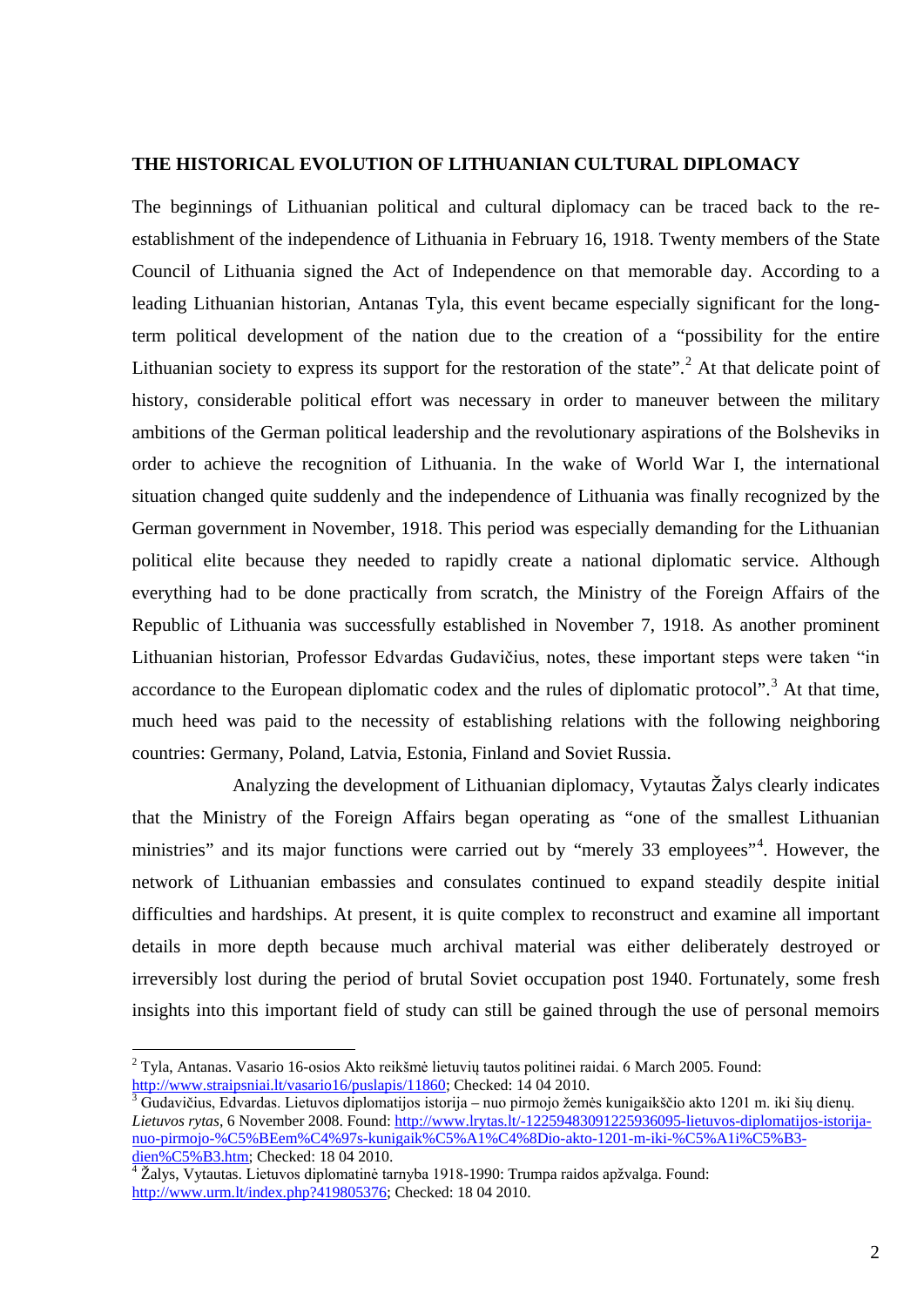and archives of Lithuanian diplomats: Petras Klimas, Stasys Lozoraitis Sr., Jurgis Savickis and Jonas Norkaitis, to name just a few.

To celebrate the  $90<sup>th</sup>$  anniversary of the Ministry of the Foreign Affairs of Lithuania, an extensive exhibition *White Gloves: Official and Unofficial Diplomacy in Kaunas 1918-1940* opened at the Historical Presidential Palace of Kaunas in 2008. The opening served as an impetus to provoke additional interest in the history of Lithuanian diplomacy, and a chance to display many previously unknown documents, objects and photographs to researchers and the general public. As a result, some interesting reactions and comments about certain cultural aspects of Lithuanian diplomacy before World War II were received from representatives of other countries. The former Ambassador of Italy to Lithuania Giulio Prigioni, for example, openly expressed his excitement about finding out that "a 'Fiat' had been the official automobile of the Lithuanian government at that time"<sup>[5](#page-2-0)</sup>. Meanwhile, the Ambassador of the United Kingdom Simon John Butt made an important contribution to the exposition by donating some letters and personal memoirs of British diplomats, which provided interesting information about their cooperation with Lithuanian colleagues before World War II.

In order to reveal important cultural elements related to Lithuanian diplomacy, it is necessary to mention the participation of Lithuania at international exhibitions in Paris (1937) and New York (1939). The government sought to encourage young Lithuanian sculptors, painters as well as textile masters and wood carvers to take part in the World Exhibition in France. Several booklets and informational posters were published inside Lithuania to emphasize the importance of the event. As a result of this, many gifted Lithuanian artists gave a positive response and supported the initiative quite actively. Interestingly after an extensive debate, representatives of all three Baltic States agreed to share one common pavilion together. Such an unexpected turn of events proved that Lithuanian, Latvian and Estonian diplomats were willing to cooperate for the benefit of the entire region.

It should be also emphasized that most of the organizational hurdles were rapidly overcome with the assistance of Lithuanian immigrants living in France. In fact, the first attempt to introduce Lithuanian art and culture to an international audience happened to be extremely successful because even "44 Lithuanian artists were awarded golden, silver and bronze prizes and diplomas of honour  $-58$  awards in total."<sup>[6](#page-2-1)</sup> French art experts devoted special attention to the display of Lithuanian national costumes and sashes as well as to traditionally carved wooden

<span id="page-2-0"></span><sup>&</sup>lt;sup>5</sup> Giulio Prigioni quoted in Kaune atidaryta paroda apie tarpukario diplomatiją. *ELTA*, 5 September, 2008. Found: http://whatson.delfi.lt/archive/article.php?id=18439552; Checked: 18 04 2010.

<span id="page-2-1"></span> $\overline{6}$  The History of Lithuanian Participation in Expo Expositions. Found: [http://www.expo2010.lt/index.php/expo/lithuania\\_and\\_expo/594;](http://www.expo2010.lt/index.php/expo/lithuania_and_expo/594) Checked: 18 04 2010.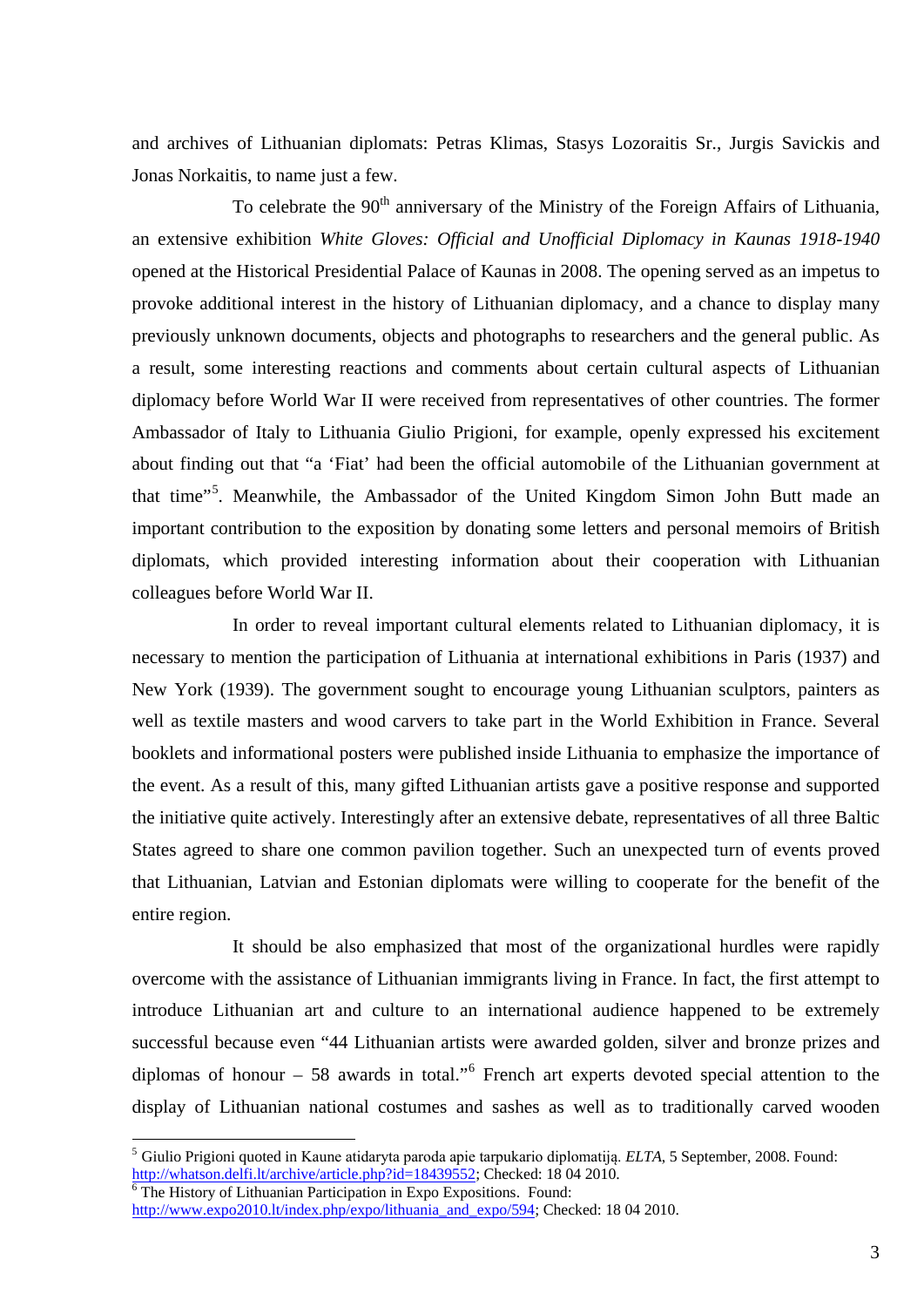decorations and furniture. Much praise was given to the works of the renowned Lithuanian sculptor Jonas Mikėnas. In addition to impressive reliefs, he made a huge oak statue of the Pensive Christ which not only served as the dominant decoration of the Baltic pavilion and but eventually won the Grand Prix Award. In addition, a large group of Lithuanian singers and musicians, including the academic choir of Vytautas Magnus University, gave a special performance at the event in order to demonstrate the variety of Lithuanian musical heritage. All these different forms of art gradually created the basic foundations for the national image of Lithuania.

Another governmental decision to make Lithuanian culture more popular abroad was the decision to participate in the 1939 New York's World Fair. The decision was expected to be an important step forward in the realm of cultural diplomacy. Looking from a political perspective, it should be admitted that "Lithuanian politicians used the occasion to thank the United States that became home to almost one million of Lithuanian migrants" and they also tried to establish close ties with those individuals who identified themselves as Lithuanian without having a chance to visit "the country their parents and grandparents were born"<sup>[7](#page-3-0)</sup>. In fact, the whole process of preparation for this event of global significance lasted several years and much practical assistance was received from the Lithuanian diaspora living in the United States. Due to common efforts, a separate pavilion representing Lithuania was successfully opened in New York.

According to Silvija Vėlavičienė, the head of the Lituanica Department of Martynas Mažvydas National Library of Lithuania, the entire country "prepared for the 1939 New York's World Fair very responsibly" and in the aftermath of serious discussions in the local press as well as extensive "consultations with historians, seven monumental historical paintings were created"<sup>[8](#page-3-1)</sup>. This important task was entrusted to four gifted Lithuanian painters, namely, Adomas Galdikas, Petras Kalpokas, Adomas Smetona and Stasys Ušinskas. Each painting was dedicated to a defining moment of Lithuanian history: from the coronation of the only Lithuanian king Mindaugas in 1253 to the re-establishment of the independence in 1918. As the scholar Gediminas Zemlickas insightfully indicates, the entire selection of works of art was truly impressive and included "a majestic statue of [the Grand Duke of Lithuania] Vytautas the Great (the sculptor Vytautas Kašuba)." <sup>[9](#page-3-2)</sup> In addition, some attention was paid to the development of Lithuanian architecture as well as technological and agricultural achievements.

The organizers of New York's World Fair invited all participants to develop their own vision about the future under the theme *Building the World of Tomorrow*. Lithuanian officials, in

<span id="page-3-0"></span> <sup>7</sup> Ibid.

<span id="page-3-1"></span><sup>&</sup>lt;sup>8</sup> Silvija Vėlavičienė quoted in Zemlickas, Gediminas. "Signatarai" sugrįžo. Mokslo Lietuva, 1-14 March, 2007, Nr. 5

<sup>(361).</sup> Found: [http://mokslasplius.lt/mokslo-lietuva/node/357;](http://mokslasplius.lt/mokslo-lietuva/node/357) Checked: 20 04 2010.

<span id="page-3-2"></span>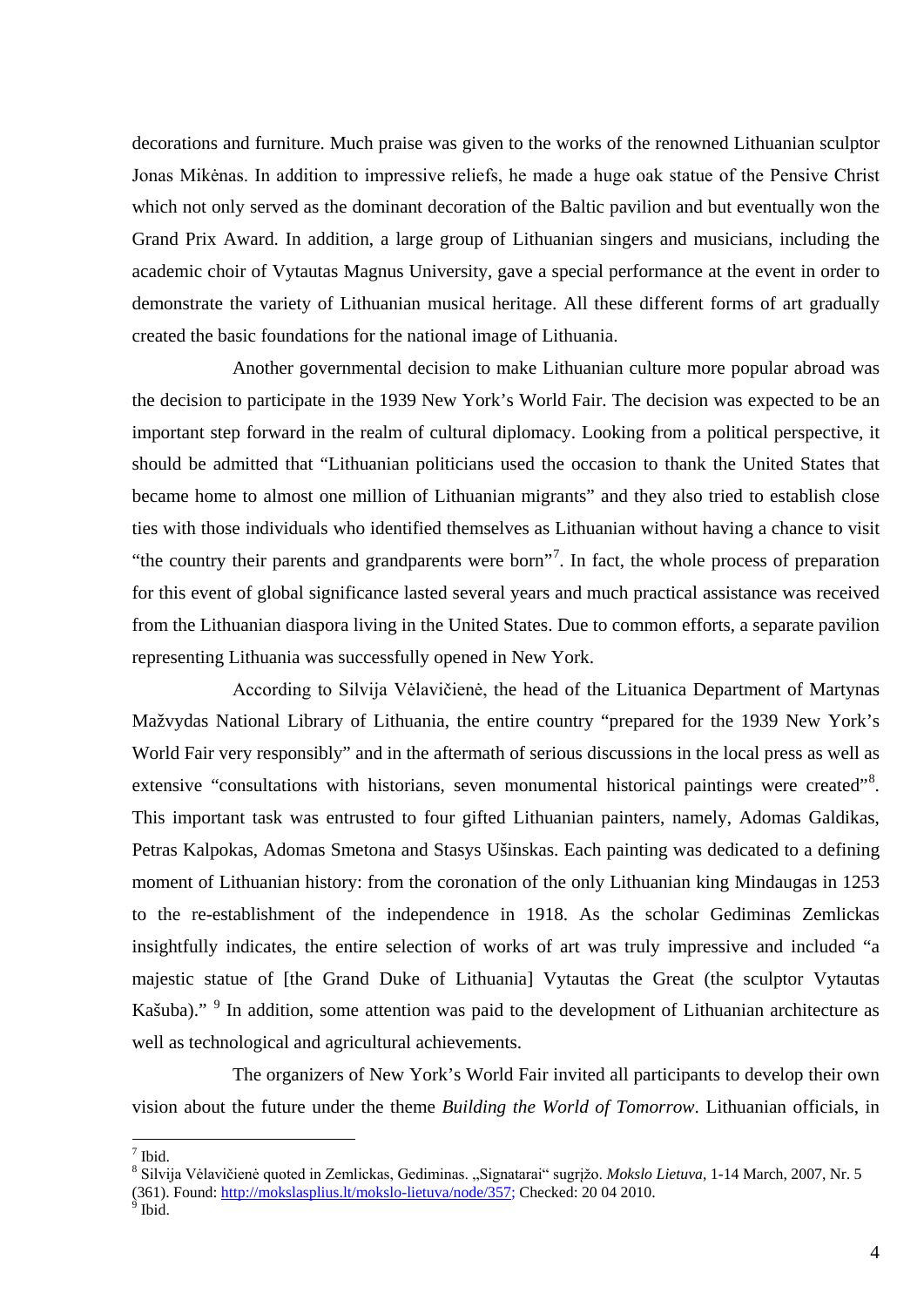the meantime, sought to present their country on an international stage by merging the historical heritage and some innovative tendencies into one coherent whole. Being quite popular, the pavilion of Lithuania received many positive reviews as well as critical comments. Some active Lithuanian journalists and scholars even initiated a public debate about the relationship between history and modernity and their impact on the national image of the state.

Unfortunately all hopes of Lithuanian diplomats to obtain any positive results from the participation of the country at New York's World Fair appeared to be futile due to dramatic historical developments. It should be remembered that the Molotov-Ribbentrop pact and its secret protocols were signed in August, 1939. As a consequence, the annexation of Lithuania by the Soviet Union began in June, 1940. Lithuanian politician and the Member of the European Parliament Vytautas Landsbergis, who served as the first Head of State of Lithuania after its separation from the Soviet Union in 1990, rightly explains that "the occupation was followed by the Red Terror, and then, by the use of specially re-dressed assault troopers, applying total warfare to the peasants thrown out of their homes and land."<sup>[10](#page-4-0)</sup> Under these tragic political circumstances, the pavilion of Lithuania ended up being completely abandoned but major pieces of art were taken over either by the American **-** Lithuanian Culture Archive in Putnam or by the Lithuanian Mission in Washington. In fact, all three Baltic States were erased from the map of Europe and the violent presence of a foreign and hostile power within the region lasted for fifty long years. Fortunately, after the downfall of the Soviet Union, some important exhibits returned to Lithuania, including the famous painting *Signatories* by Petras Kalpokas and the unique collection of dolls dressed in national costumes to depict the traditional Lithuanian wedding ceremony by Konstancija Petrikaitė-Tulienė.

After the invasion of the Soviet Army, many peaceful citizens and members of the political and cultural elite were brutally killed or forcibly sent to Siberia. However, some patriotic diplomats made an important decision to continue their action abroad as the representatives of Lithuania. Stasys Lozoraitis Sr. served as Chief Ambassador, responsible for the entire Lithuanian diplomatic service in exile, which remained the only functional institution dedicated to the defense of the vital interests of the country on the international arena. According to the Professor of History at Vytautas Magnus University Egidijus Aleksandravičius, "it had a symbolic mission of continuing the existence of the occupied state."  $\frac{11}{11}$  $\frac{11}{11}$  $\frac{11}{11}$  Due to strong political pressure and serious organizational

<span id="page-4-0"></span><sup>&</sup>lt;sup>10</sup> Landsbergis, Vytautas. Russia Blows Up Europe. 25 August 2008. Found:<br>http://www3.lrs.lt/pls/inter/w5\_show?p\_r=3717&p\_d=79132&p\_k=1; Checked: 24 04 2010.

<span id="page-4-1"></span><sup>&</sup>lt;sup>11</sup> Aleksandravičius, Egidijus. (2003). Emigration and the Goals of Lithuania's Foreign Policy. *Lithuanian Foreign Policy Review*, Vol. 1-2, Iss. 11-12, p 3. Found: [http://www.lfpr.lt/uploads/File/2003-11%2012/Aleksandravicius.pdf;](http://www.lfpr.lt/uploads/File/2003-11%2012/Aleksandravicius.pdf) Checked: 24 04 2010.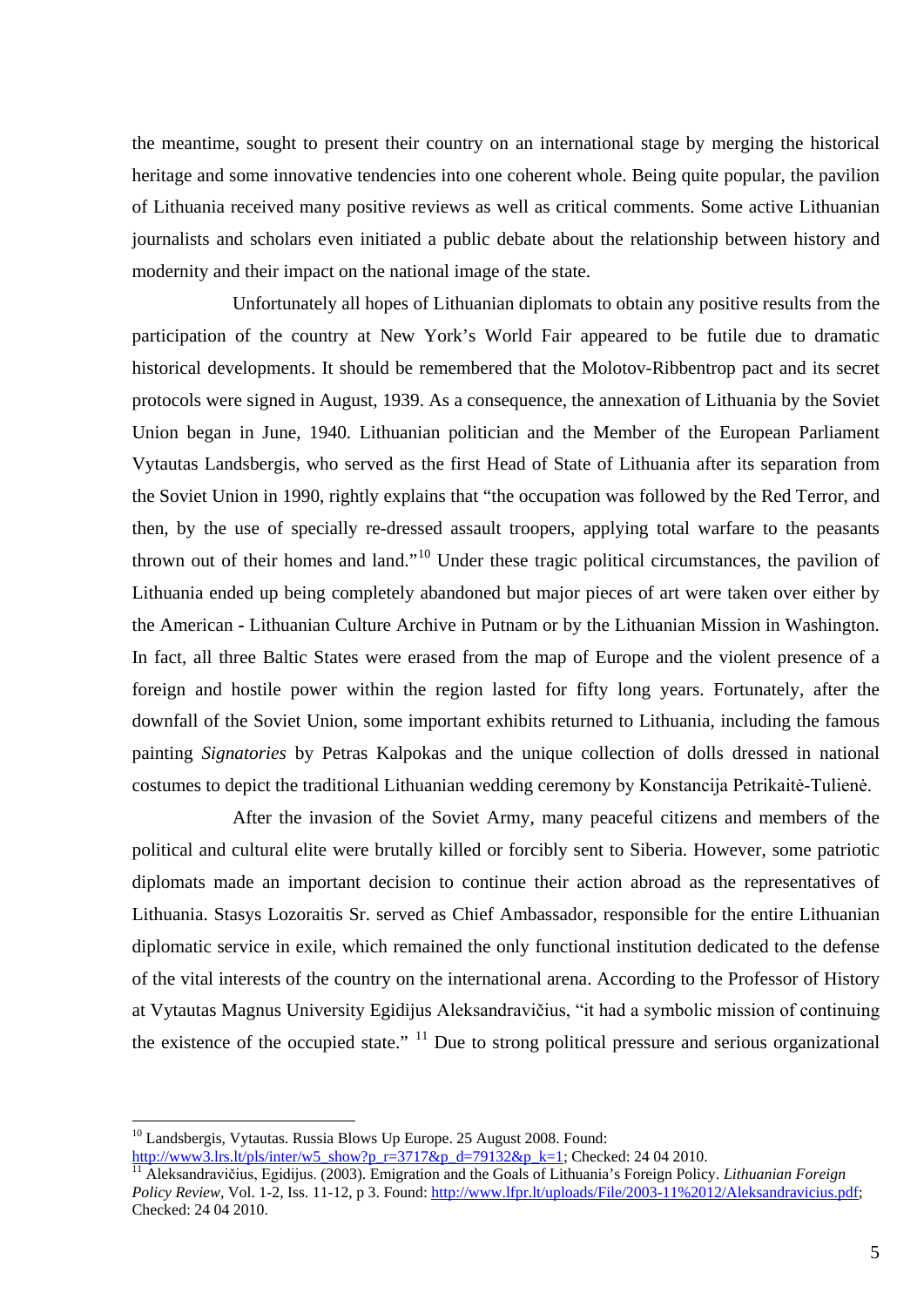obstacles, merely three Lithuanian diplomatic missions to the United States, the United Kingdom and the Vatican succeeded in carrying out their activities without any interruption.

Although Lithuanian exile diplomats devoted most of their time and effort to promote the idea of the restoration of Lithuania's independence, cultural activities were not completely forgotten as well. Being unable to operate completely independently in this field because of the scarcity of financial and human resources, they had to closely cooperate with the Lithuanian diaspora worldwide. For instance, much attention was paid to the dissemination of Lithuanian culture among post-war émigrés. Lithuanians living in Canada and the United States, for example, created their own communities. They built special Saturday schools for their children to learn about their homeland and maintain their identity, published newspapers and books in their native language and also regularly organized folk song and dance festivals. This beautiful tradition is kept alive up to the present day.

In 1954 the federation of liberal-minded emigrant students and scholars called *Santara-Šviesa* was established in Chicago. The renowned sociologist and culture historian Vytautas Kavolis was among the most ardent supporters of the organization. These people made truly courageous steps to maintain secret relationships with the dissidents, artists and even sportsmen living in Lithuania. The Professor Emeritus of History at the University of Wisconsin**–** Madison Alfred Erich Senn points out that they endeavored "to open the homeland up to foreign intellectual currents, and to confirm that there was in fact but one, united Lithuanian culture" as well as undertaking extensive political action in order to accelerate the liberation of Lithuania in the 1990's<sup>[12](#page-5-0)</sup>. Interestingly, such influential figures as the former President of Lithuania Valdas Adamkus and the Member of the European Parliament Leonidas Donskis actively participated in the movement as well.

It should also be remembered that *The Voice of America* and *Vatican Radio* served as the only sources of uncensored information to reach the people living in occupied Lithuania. By secretly listening to daily broadcasts of the news and cultural shows coming from beyond the Iron Curtain, many individuals became acquainted with important political messages and learnt about developments inside the Roman Catholic Church. Prohibited patriotic poems by Bernardas Brazdžionis and Kazys Bradūnas were frequently read during these broadcasts too. Afterwards, many of them were circulated around the country as illegal hand-written manuscripts since this type

<sup>&</sup>lt;sup>12</sup> Senn, Alfred Erich. About Santara-Šviesa. Found:

<span id="page-5-0"></span>[http://www.rasytojai.lt/inner.en.php?id=26&sritis=renginiai&dalis=renginiaikonferencijos&anrchyve=0;](http://www.rasytojai.lt/inner.en.php?id=26&sritis=renginiai&dalis=renginiaikonferencijos&anrchyve=0) Checked: 21 04 2010.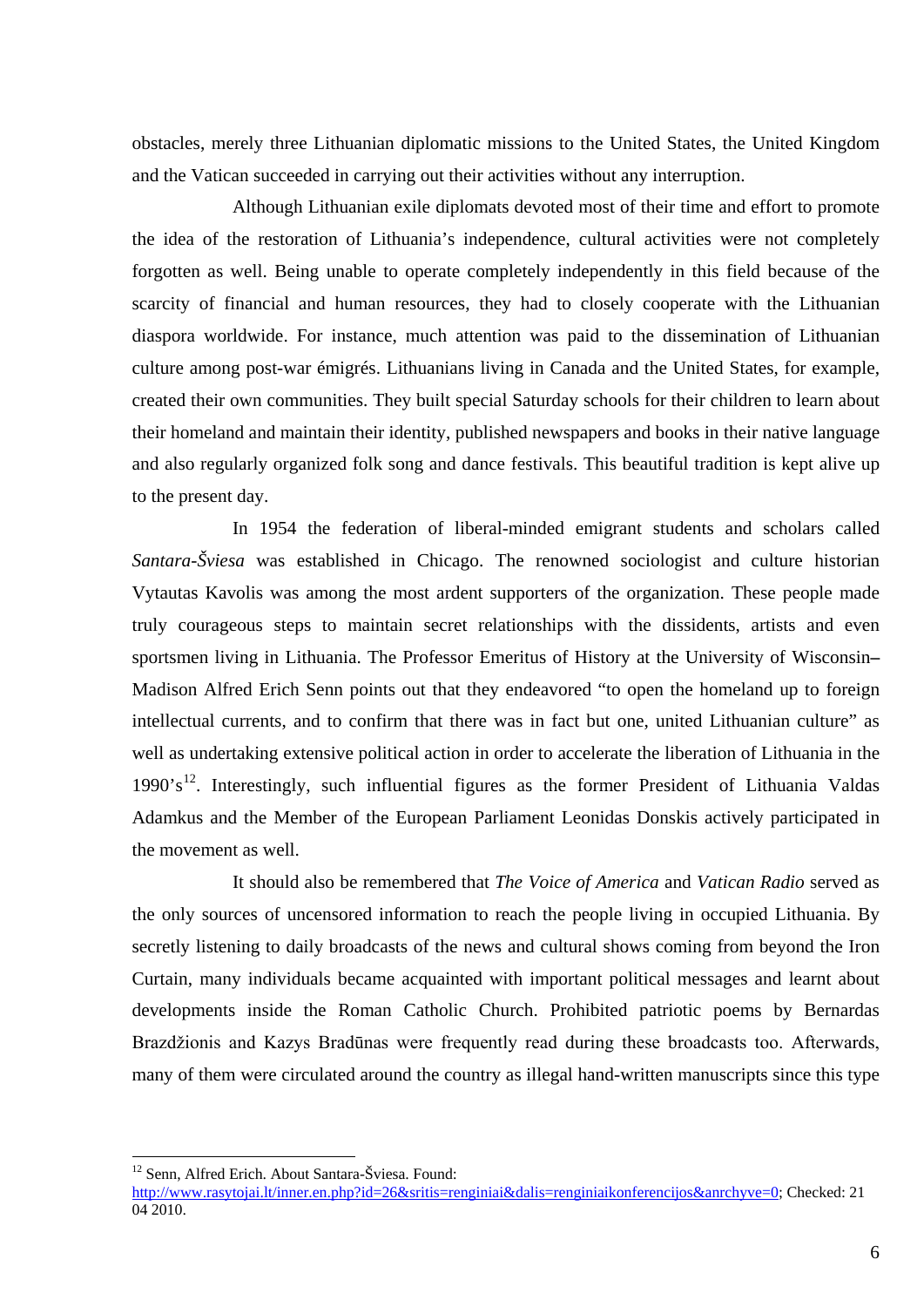of literature was not allowed by Soviet censorship. Meanwhile, political resistance inside the country took many forms of artistic expression as well.

Drama theatres played a great role in shattering the foundations of Soviet rule in Lithuania because people were keen to watch performances about Lithuanian history. In fact, this subtle form of cultural protest troubled the Soviets very much. In 1972 Jonas Jurašas, a talented director working at Kaunas Drama Theatre, caused a big political scandal by staging a historical play *Barbora Radvilaitė* written by Juozas Grušas. Dedicated to the love story between the Great Duke of Lithuania and the King of Poland Žygimantas Augustas and a Lithuanian noblewoman Barbora Radvilaitė, this spectacle was harshly condemned by the Soviet leadership due to the inclusion of patriotic elements. Besides this, a copy of the painting of Aušros Vartai Madonna was solemnly shown to the audience at the end of the open general rehearsal of the performance. As a result, the director Jonas Jurašas had to abandon Kaunas Drama Theatre and eventually he was forced to emigrate without any prospects of return. After making a detailed examination of the situation, the analyst Anelė Dvilinskaitė recently characterized these unprecedented events as "the most brutal example of the censorship rampage at Lithuanian theatre."<sup>[13](#page-6-0)</sup> But at the same time Jonas Jurašas inspired many Lithuanian artists to exploit their talent as an effective means to challenge the Soviet regime. All above-mentioned examples demonstrate that Lithuanian exile diplomacy, underground political action and the national culture were tightly intertwined during the Soviet era.

When Mikhail Gorbachev became the General Secretary of the Soviet Communist Party, he started the process of political and economic change inside the Soviet Union which is widely known as *Perestroika*. Consequently, many leading Lithuanian intellectuals and artists decided to make advantage of this favorable opportunity and so they created a national movement called *Sąjūdis* in June 3, 1988. This important political step was undertaken at the Lithuanian Academy of Sciences and it led to the restoration of the independence of Lithuania in March 11, 1990. Vytautas Landsbergis who started his political career as the official leader of *Sąjūdis* and eventually became the first head of state nicely summarizes the entire process of Lithuania's separation from the USSR:

It took only one and a half years for *Sąjūdis,* the Lithuanian Reform Movement, to gain overwhelming support and trust of the people, to win general elections, to vote for independence and interim sovereign Constitution, to establish Government and to start tough talks with M. Gorbachev's government about the normalisation of relations between Lithuania and the USSR. The latter took a year and a half more; during that period the newly independent Lithuania was granted recognition by

<span id="page-6-0"></span> <sup>13</sup> Dvilinskaitė, Anelė. Režisierius J.Jurašas - už laisvę kurti ir dvejoti. *Lietuvos rytas,* 21 December 2009. Found: [http://www.lrytas.lt/-12613394201260039790-re%C5%BEisierius-j-jura%C5%A1as-u%C5%BE-laisv%C4%99-kurti](http://www.lrytas.lt/-12613394201260039790-re%C5%BEisierius-j-jura%C5%A1as-u%C5%BE-laisv%C4%99-kurti-ir-dvejoti.htm)[ir-dvejoti.htm;](http://www.lrytas.lt/-12613394201260039790-re%C5%BEisierius-j-jura%C5%A1as-u%C5%BE-laisv%C4%99-kurti-ir-dvejoti.htm)Checked: 22 04 2010.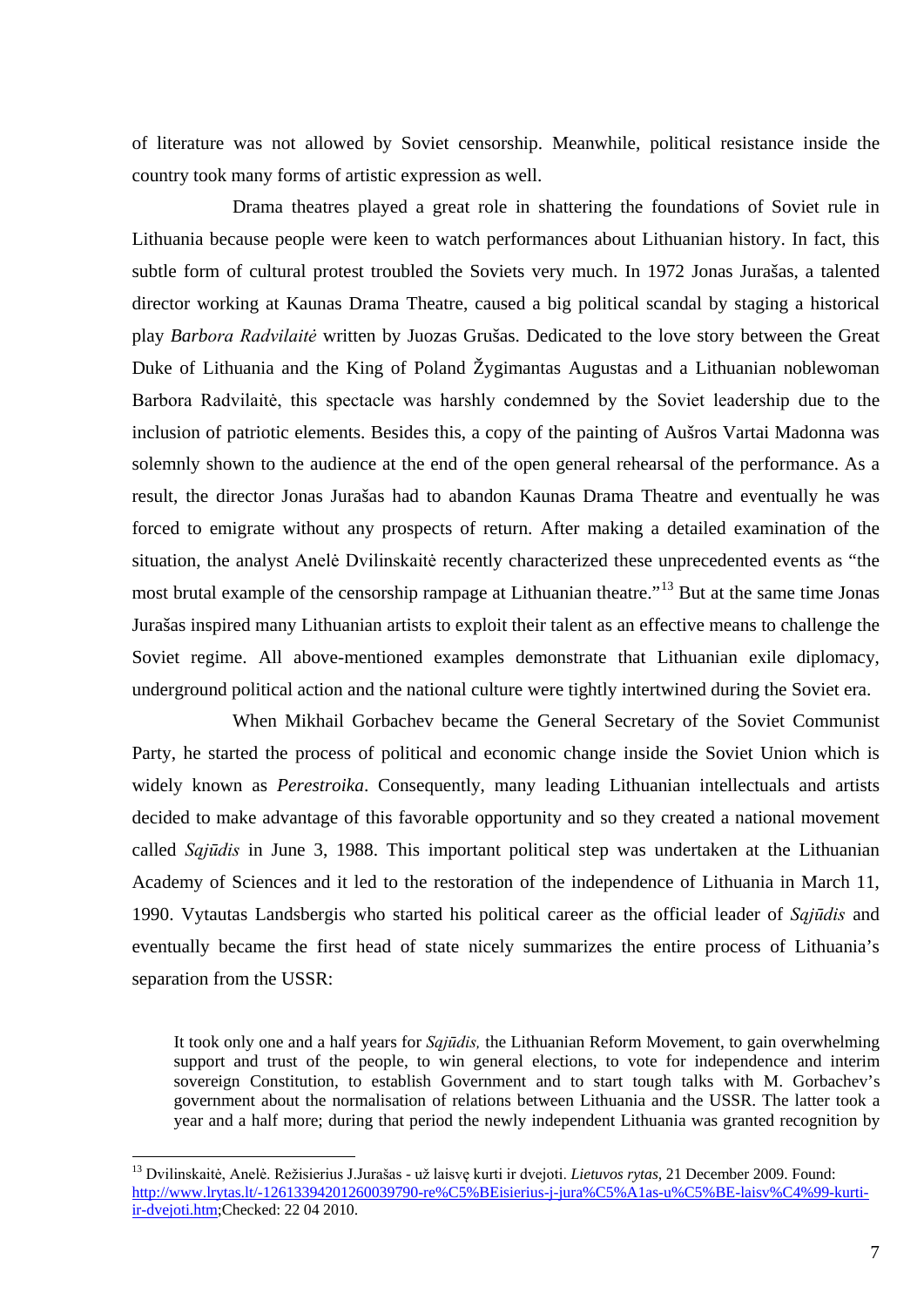Iceland, Russia of Boris Yeltsin and finally, after the August 1991 coup, by all European and American democracies. […] Contacts and co-operation, exchange of experiences and consultations were a natural thing. […] Creation, invention, politics of culture and culture of politics were always present. [14](#page-7-0)

Lithuanian exile diplomats, including Stasys Lozoraitis Jr., Anicetas Simutis and Antanas Dambrava, could not remain passive under such tense circumstances. In fact, they played a very important role in strengthening the independence of Lithuania and re-establishing the national diplomatic service once again. Together with newly appointed Lithuanian officials working at the Ministry of Foreign Affairs of Lithuania they not only managed to build up necessary relationships with the influential officials representing Western democracies but worked out much needed solutions to a great variety of urgent issues. Much heed was paid to the representation of the country and political negotiations with potential partners and opponents. Interestingly, the former Lithuanian ambassador to the United States, Stasys Lozoraitis Jr., was especially enthusiastic about the possibility of academic exchange. Therefore he took good care of young Lithuanian students who came to the United States for academic reasons and even supported some of them financially. The Ambassador of Lithuania to the United Kingdom, Oskaras Jusys, indicates that when analyzing the development of the national diplomatic service in 1918 and 1990, one can easily notice "many parallels repeat themselves: both times Lithuanian diplomacy had to be created from zero".<sup>[15](#page-7-1)</sup>

Although the very term "cultural diplomacy" has never been very popular in Lithuania, members of the political elite seek to make important cultural processes well known abroad. It is generally believed that the spread of positive messages about Lithuanian culture might be highly useful for co-operation with other countries. Promoters of Lithuanian culture in the member-states of the European Union and the United States have always been quite active. For instance, in the year 2000 an impressive exhibition of the paintings of the outstanding Lithuanian painter and composer Mikalojus Konstantinas Čiurlionis was opened at *Musée d'Orsay* in Paris. His works are considered to be surrealistic and symbolic. As Vaiva Kavaliauskaitė notes, the opening of the exhibition was tremendously successful since "many honorable guests came to the exhibition the Minister of Culture of Lithuania, Lithuanian Ambassador to France, the Head of National Museums Associations of France, directors of French museums, famous art critics"<sup>[16](#page-7-2)</sup>. In addition to the retrospective of the works of Mikalojus Konstantinas Čiurlionis, numerous concerts of

<span id="page-7-0"></span> $14$  Landsbergis, Vytautas. Lithuanian Sajudis and the Singing Revolution. 23 May 2008. Found:

<span id="page-7-1"></span>[http://www3.lrs.lt/pls/inter/w5\\_show?p\\_r=3552&p\\_d=77831&p\\_k=1;](http://www3.lrs.lt/pls/inter/w5_show?p_r=3552&p_d=77831&p_k=1) Checked: 27 04 2010.<br><sup>15</sup> Oskaras Jusys quoted in Kaune atidaryta paroda apie tarpukario diplomatiją. *ELTA*, 5 September, 2008. Found:<br>http://whatson.delfi.lt

<span id="page-7-2"></span><sup>&</sup>lt;sup>16</sup> Kavaliauskaitė, Vaiva. Čiurlionio retrospektyva Paryžiuje. Found:

[http://www.muziejai.lt/prev\\_vers/Informacija/Ciurlionis\\_Paryziuje.htm;](http://www.muziejai.lt/prev_vers/Informacija/Ciurlionis_Paryziuje.htm)Checked: 26 04 2010.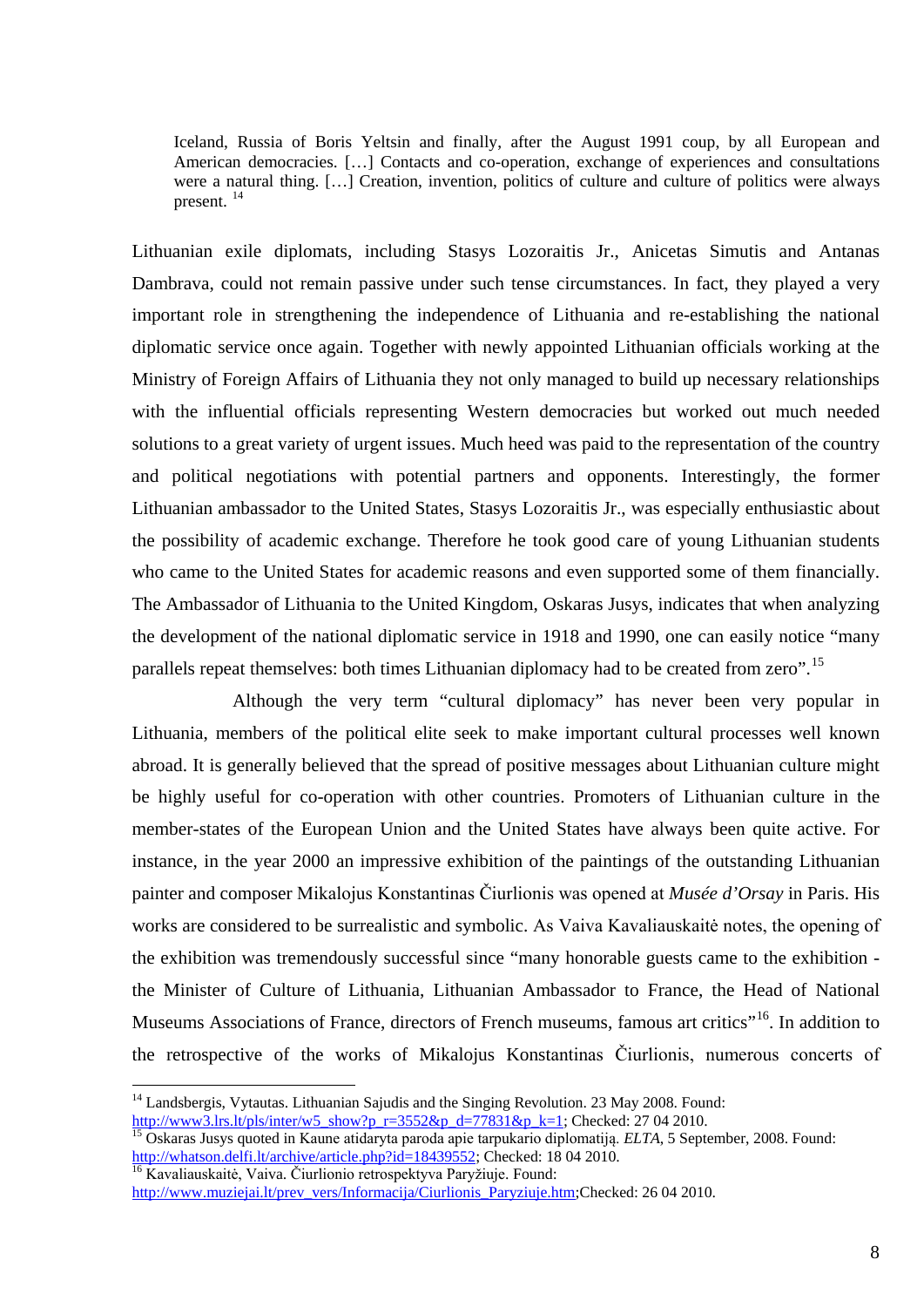Lithuanian classical music and other performances were arranged. Therefore the entire program received much attention from the French cultural press.

It might also be useful to consider the case of the Cultural Attaché of Lithuania to the Russian Federation Juozas Budraitis who was appointed to this post in 1995. During the Soviet occupation, this Lithuanian actor became an important film star and his personal popularity continues to be quite useful while dealing with Russian authorities and shaping a more favorable image of Lithuania. In fact, this type of activity has always been very important due to historical tensions and political disagreements between Lithuania and Russia. It should be also mentioned that just a year ago the Ministry of Foreign Affairs of Lithuania proposed to organize a joint charity concert *Vilnius-Moscow* at the State Academic Bolshoi Theatre of Russia in order to bring Russian musicians and Lithuanian opera soloists together. The revenue generated from this concert was donated to children suffering from cancer in both countries. Lithuania's Minister of Foreign Affairs Vygaudas Ušackas, Russia's First Lady Svetlana Medvedeva and the President of the Rostropovich Foundation to Support Young Talented Musicians Olga Rostropovich expressed their personal support for this initiative by attending the event. In fact, similar common performances as well as other visits of Lithuanian artists, singers and musicians to major Russian cities give some hope that the relationship between two states might greatly improve despite the dark heritage of the past.

## **CULTURAL DIPLOMACY AS AN IMPORTANT FACTOR IN LITHUANIAN-GERMAN RELATIONS**

Although relations between Lithuanian and German states were complex throughout different periods of history, positive tendencies concerning the political cooperation and intensive cultural exchanges can be seen following the disintegration of the Soviet Union. In 2002 Lithuania was invited to become a guest country at the Frankfurt Book Fair. In fact, such a move not only turned into an important endeavor to introduce Lithuanian literature to the German public but marked a new beginning in the field of the cultural communication between both countries. Intensive arrangements for this international book fair encouraged discussions amongst Lithuanian officials, intellectuals and writers about new possibilities concerning the construction of the contemporary image of the country. Finally, major emphasis was placed on the necessity to demonstrate various modern perspectives related to the Lithuanian state. A short motto *Lithuania: to be continued* was selected to express the dominant theme of the entire exposition. The history of the country as well as its literature and cultural heritage were introduced at the event by employing innovative means of artistic expression. In one of the interviews Ina Marčiulionytė, the former Vice-Minister of Culture,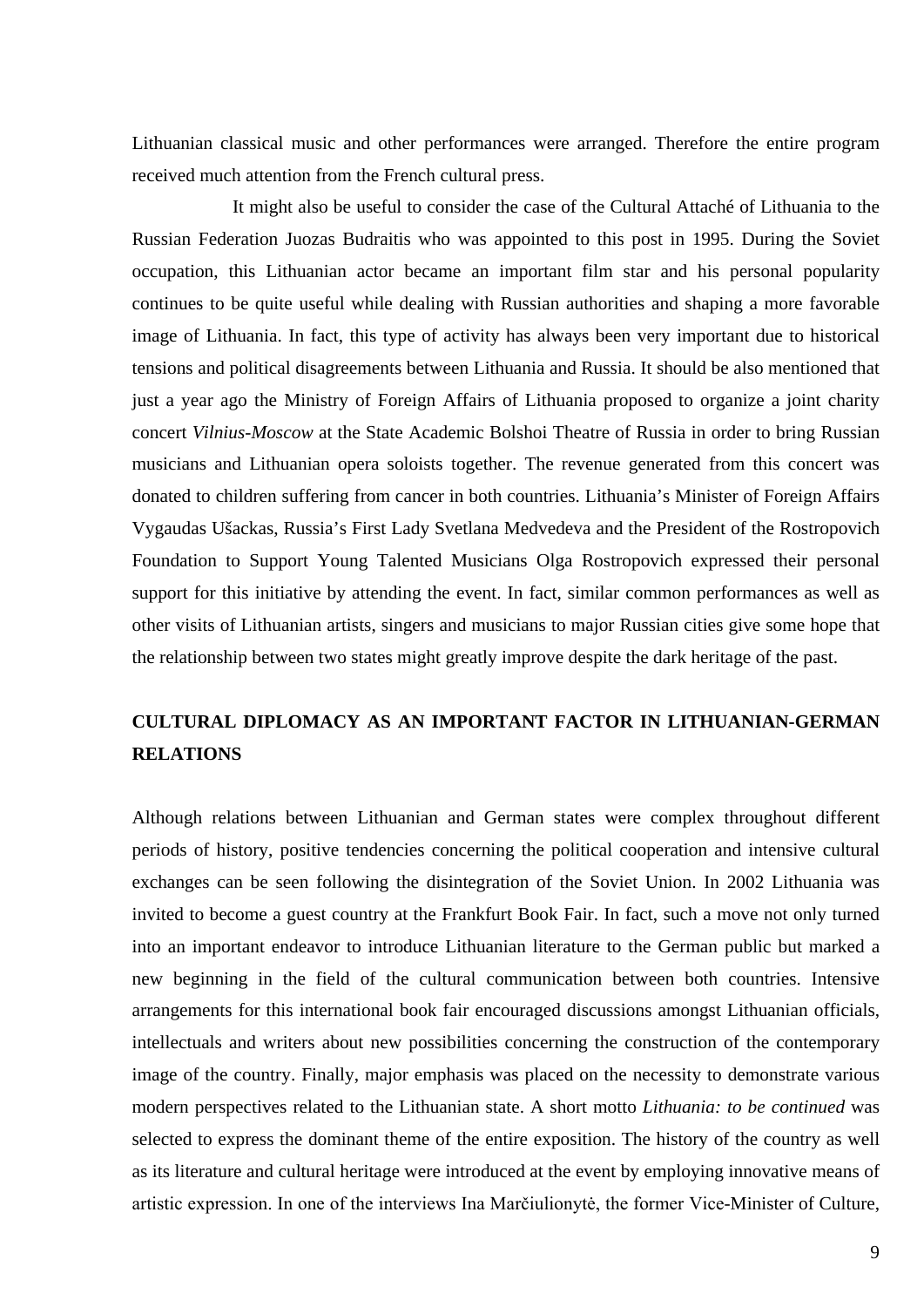made a number of interesting comments and shared her personal impressions about the Frankfurt Book Fair of 2002:

Responses were more positive than we expected. […] 42 thousand people visited the Lithuanian pavilion. […] Lithuanian exposition had three layers. Archival photos depicting the landscape of Lithuania and sceneries of Vilnius constituted the first one. The second layer made of catalogues. For the first time Lithuania concentrated on the preparation of brief presentations and we received quite many compliments about them. […] The third part of the exposition consisted of computer terminals which repeatedly showed some material from the catalogues along with animation as well as the presentation on Lithuanian economics, politics, culture and cities.<sup>[17](#page-9-0)</sup>

In addition to the above-mentioned elements, the pavilion of Lithuania was decorated by the impressive installation *Pages of History* by Saulius Valius. This contemporary art object succeeded in uniting the traditional image of the book with new elements of paper art in order to emphasize the continuous movement from the past towards the future. During the Frankfurt Book Fair of 2002 much attention was paid to leading Lithuanian novelists Renata Šerelytė, Vanda Juknaitė, Jurga Ivanauskaitė, Ričardas Gavelis and Jurgis Kunčinas. Subsequently, their novels were successfully translated and published in Germany. Following the publication of translations of *Placebo* and *The Witch and the Rain* by Jurga Ivanauskaitė as well as *Ice-Age Stars* by Renata Šerelytė, favourable reviews by German literary critics were received.

Commenting on the importance of the artists and their works to the representation of Lithuania abroad, Saulius Valius insightfully remarked that "there are different 'prophets' of our culture in each country" and for this simple reason the image of the state cannot remain identical in different contexts<sup>[18](#page-9-1)</sup>. His opinion is supported by a number of interesting examples. Speaking about Lithuanian artists working in Germany, it is absolutely necessary to mention the case of an opera prima donna Violeta Urmanavičiūtė-Urmana. After finishing her studies at Lithuanian Academy of Music in 1991, she decided to come to Germany in order to polish her singing skills at *Die Hochschule für Musik und Theater München*. It is widely known that her unforgettable road to global recognition has initially been marked by serious trials of fate:

With very little money, not a word of German and nowhere to stay, she went to Munich [...]. There she found Josef Loibl, whom she describes as the perfect singing-teacher. Remarkably quickly she was being acclaimed for her extraordinary musical authority and vocal beauty, exact sense of pitch and assured control.<sup>[19](#page-9-2)</sup>

<span id="page-9-0"></span><sup>&</sup>lt;sup>17</sup> Ina Marčiulionytė interviewed by Jockus, Arvydas. Lietuva Frankfurte: elegantiška, šviesi, graži. *XXI amžius,* 23<br>October 2002. Found: http://www.xxiamzius.lt/archyvas/xxiamzius/20021023/kult 02.html; Checked: 05 05 <sup>18</sup> Saulius Valius quoted by Baltrušaitytė, Renata. Ar teatras labiausiai garsina Lietuvą? Veidas, 13 May 2004, Nr. 20. Found: [http://archyvas.veidas.lt/lt/leidinys.nrfull/40a47fe18fd99.2;](http://archyvas.veidas.lt/lt/leidinys.nrfull/40a47fe18fd99.2) Checked: 05 05 2010.

<span id="page-9-2"></span><span id="page-9-1"></span><sup>19</sup> Walker, Lynne. Violeta Urmana: She's a force of nature. *The Independent,* 25 October 2004. Found: [http://www.independent.co.uk/arts-entertainment/music/features/violeta-urmana-shes-a-force-of-nature-544938.html;](http://www.xxiamzius.lt/archyvas/xxiamzius/20021023/kult_02.html) Checked: 09 05 2010.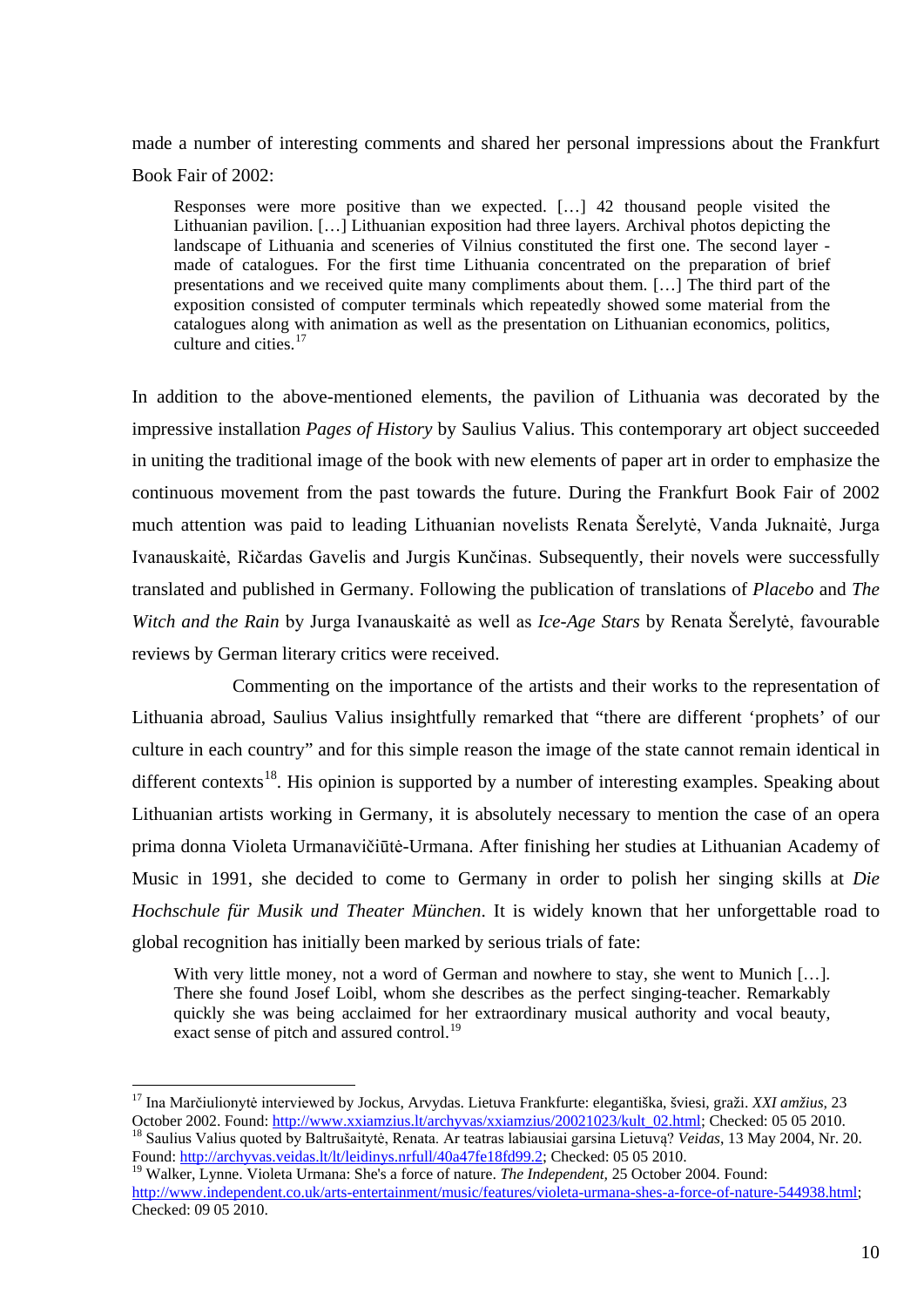All those endeavors and personal sacrifices proved to be very meaningful and fruitful. Finally, Violeta Urmanavičiūtė-Urmana became an excellent mezzo-soprano and later started singing as a soprano. At present, she is frequently invited to perform at the most prestigious theatres around the world, including *Deutsche Oper* in Berlin*, Teatro alla Scala* in Milan, *The Metropolitan Opera* in New York and *The Royal Opera House* in London. Violeta Urmanavičiūtė-Urmana's current repertoire is very extensive and covers the major operas by Giuseppe Verdi, Vincenzo Bellini, Richard Wagner and Giacomo Puccini. Being an international opera star, she never forgets Lithuania and regularly gives special performances not only in major cities of the country such as the capital Vilnius, Kaunas and Klaipėda but even in her native city Marijampolė which has no opera house at all. Another Lithuanian mezzo-soprano Ieva Prudnikovaitė is also working as a soloist at *The Aalto-Theater* in Essen. Despite the workload, she often sings at *Lithuanian National Opera and Ballet Theatre*. Her newest compact disc *Tango del Fuego* was unveiled to the Lithuanian public in 2008. Thanks to intensive professional activities of these gifted women and many other performers, the image of Lithuania in Germany remains inseparable from welldeveloped traditions of classical music and opera.

In comparison, many Poles traditionally perceive Lithuania in the context of common history and literature related to the Polish-Lithuanian Commonwealth. But these tendencies are gradually changing and various cultural dimensions acquire considerable significance. At present, Stasys Eidrigevičius, an outstanding painter, poster artist and book illustrator, is believed to be the most important representative of Lithuanian culture in Poland. In fact, Stasys Eidrigevičius has been working in Warsaw for more than thirty years but at the same time he continues to preserve a very close relationship with his native country Lithuania. Making comments about this well-known artist, Audronė Simanonytė observes that when analyzing his works "one can notice the elements of surrealist grotesque, paradox and absurd" but at the same time Stasys Eidrigevičius strives to "reveal [...] his childhood memories, speak about the longing and love for homeland"<sup>[20](#page-10-0)</sup>. Due to their originality, his posters and drawings are extremely popular not only in various European countries but in the United States and Japan as well.

Following the successful participation of Lithuanian novelists at the Frankfurt Book Fair of 2002, the Ministry of Culture and the Ministry of Foreign Affairs of Lithuania have jointly developed a more systemic approach towards the representation of Lithuania and its culture abroad. Viewed from an institutional perspective, it should be noted that the Ministry of Foreign Affairs devotes more attention to public diplomacy and seeks to introduce the country to foreign audiences

<span id="page-10-0"></span> <sup>20</sup> An excerpt from the article by Simanonytė, Audronė. Kaukės, padedančios atverti sielą. *Amerikos lietuvis*, 8 September 2008. Found: [http://www.menorinka.lt/authors.php?cid=171;](http://www.menorinka.lt/authors.php?cid=171) Checked: 07 05 2010.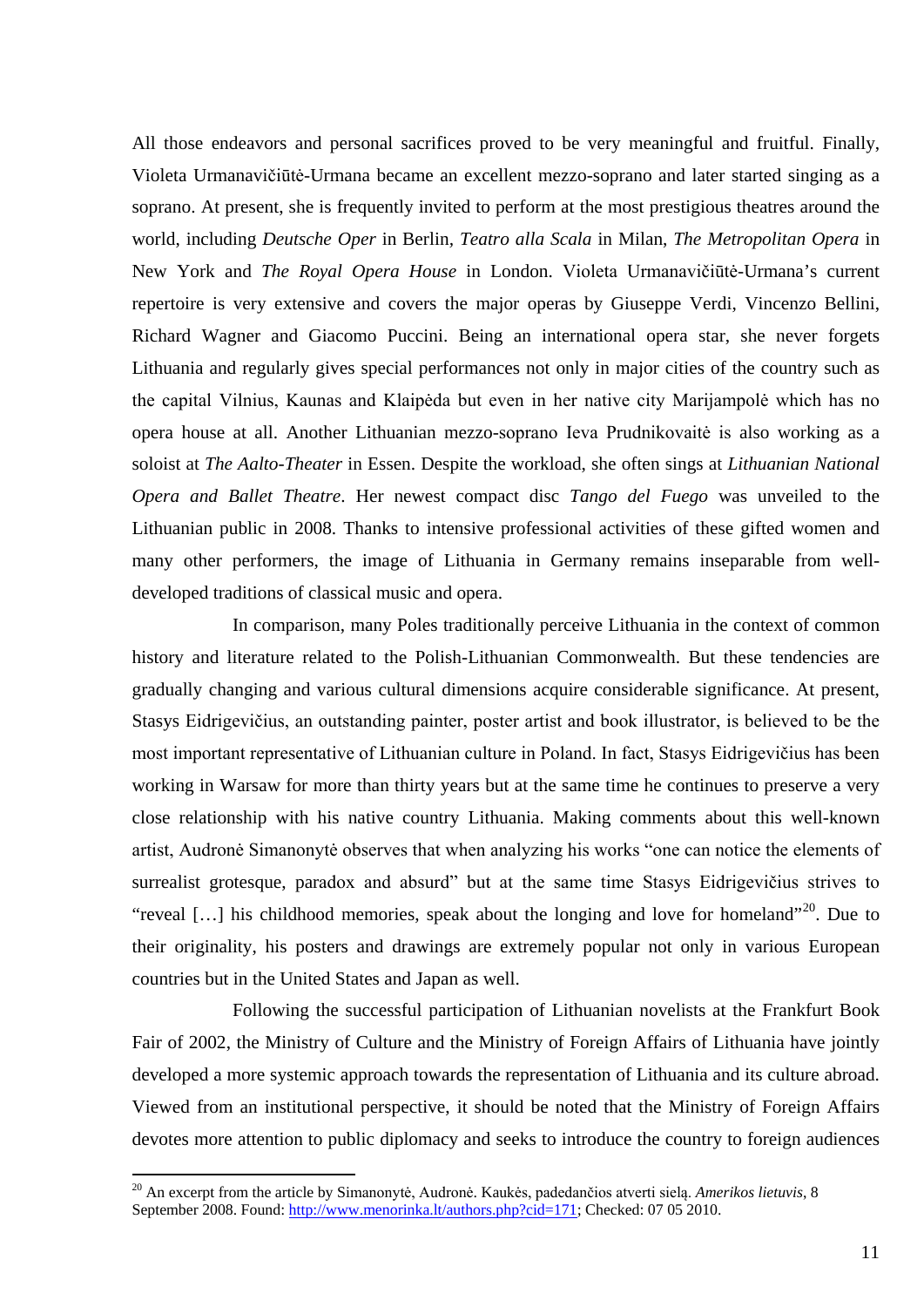by concentrating on the organization of large-scale exhibitions, concerts and special events dedicated to the commemoration of important historical dates. Meanwhile the entire network of Lithuania's Cultural Attaché Offices operates under the patronage of the Ministry of Culture. Therefore cultural attachés and their staff are expected to implement continuous projects, support the participation of Lithuanian artists at well-reputed international events and maintain personal contacts with the members of the cultural and intellectual elite of the country of residence in order to encourage various forms of cooperation. Quite frequently, both these ministries agree to collaborate very closely in order to achieve the best possible results as far as the formation of the image of Lithuania is concerned.

Due to business relations, widespread tourism, and intensive communication between Lithuania and Germany after the enlargement of the European Union, the inhabitants of both states have a strong interest in each other's cultures. In order to compensate for the lack of information and provide necessary administrative assistance, the Cultural Attaché Office of Lithuania in Germany opened its doors in Berlin in 2004. It was established by Rasa Balčikonytė, the Cultural Attaché of Lithuania to the Federal Republic of Germany. She has successfully been acting as the head of this institution up to the present day. Importantly, the Federal Government of Germany encouraged the spread of culture of the newly accepted Member States of the European Union at the time. During *The Cultural Year of the Ten* approximately one million euros were allocated in order to organize a series of impressive events which took place in Berlin as well as other parts of Germany:

Themed "Expansion is good for the Horizon" from May 2004 to May 2005 the Culture Year of the Ten involved more than 60 projects ranging from fine arts and photo art to literature, film and music. [...] Dialogue, the creation of networks, sustainability – the guiding principles of the CULTURAL YEAR followed directly from its main objective: to help to overcome the artificial division of Europe between old and new member states, between east and west, between politicians and citizens. All of the events were organised jointly between the ten new member states and German partners.<sup>[21](#page-11-0)</sup>

Contrary to initial apprehensions and doubts, *The Cultural Year of the Ten* enjoyed tremendous success. Much attention was received from leading German politicians, including the Minister of the Foreign Affairs of Germany Joschka Fischer and the Mayor of Berlin Klaus Wowereit. The Cultural Attaché of Lithuania Rasa Balčikonytė was invited by the organizers to take part in a special working group together with nine other diplomats and to make a personal contribution to the overall success of the entire project. Besides, the Embassy of the Republic of Lithuania to the Federal Republic of Germany played an important role as an official partner of *The Association for* 

<span id="page-11-0"></span><sup>&</sup>lt;sup>21</sup>The Association for Culture & Dialogue in the Enlarged Europe. *The Cultural Year of the Ten*. Found: [http://culture](http://culture-in-europe.eu/7.html)[in-europe.eu/7.html;](http://culture-in-europe.eu/7.html) Checked: 09 05 2010.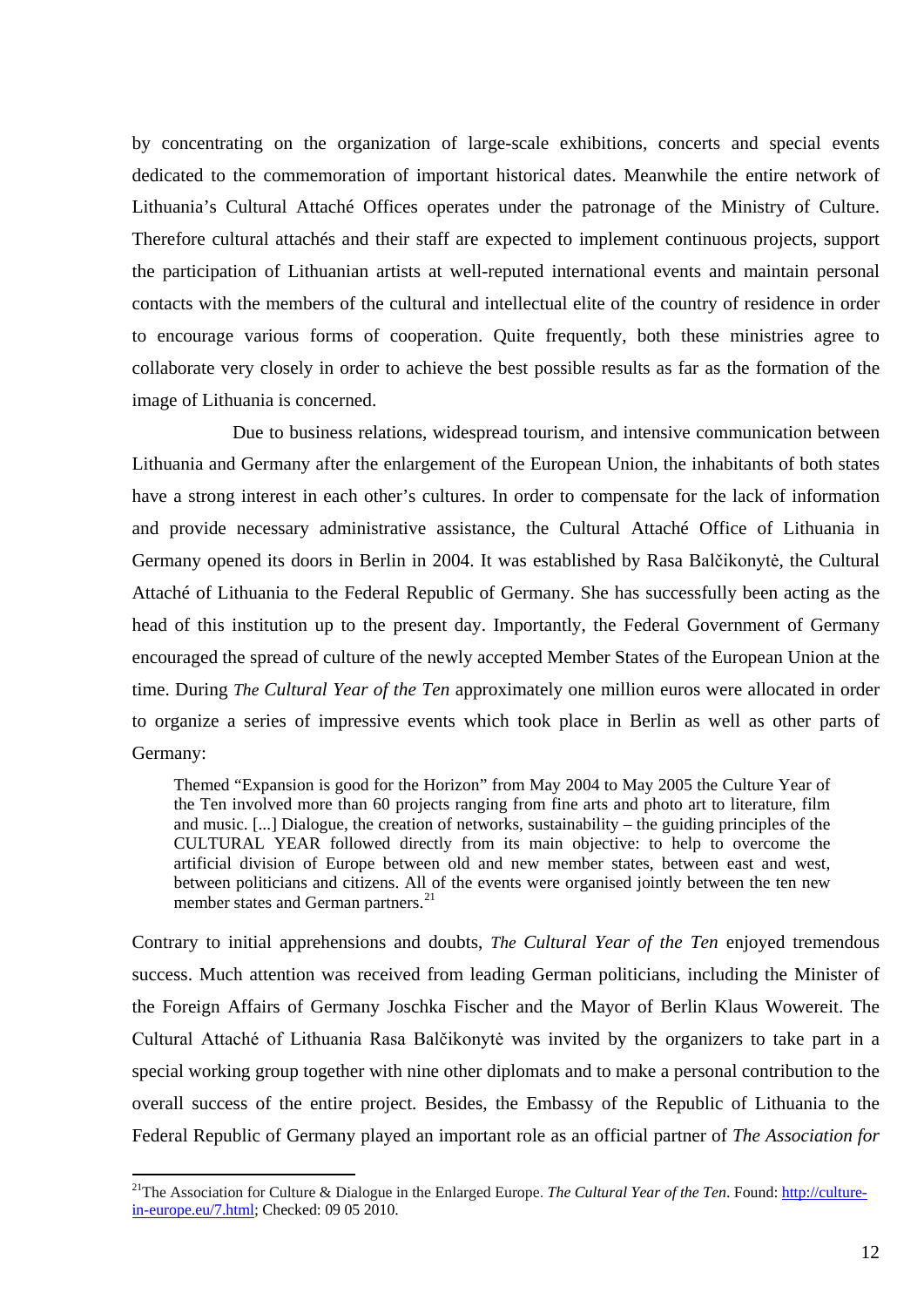*Culture & Dialogue in the Enlarged Europe*. It should be emphasized that Lithuanian intellectuals, artists and musicians were given a unique possibility to communicate directly with their colleagues living in Germany as well as within other European countries. For instance, Antanas Gailius, a poet and a talented translator of classical German literature into Lithuanian, participated in the debate about the cultural prospects of Europe together with many other colleagues. The German public also had a chance to watch some of the best Lithuanian films produced by Šarūnas Bartas and Algimantas Puipa. Clearly, *The Cultural Year of the Ten* provoked long-lasting dialogue, and people living in Germany made many new discoveries about the various creative processes taking place in Lithuania as well as in other Central and Eastern European countries.

Another opportunity to intensify Lithuanian-German cultural relations occurred in 2006. At that period of time all three Baltic states were invited to participate in the festival *Scene: Estland, Lettland, Litauen in NRW* in North Rhine-Westphalia. Approximately forty events from the entire program were dedicated exclusively to Lithuanian culture. It should be noted that a virtuoso saxophonist Petras Vyšniauskas and his group received especially favorable reviews for their innovative interpretations of Lithuanian folklore and pieces of modern jazz in Dortmund. Besides, professional critics and ordinary visitors were extremely interested in the exhibition of one hundred and thirty black and white photographs by Antanas Sutkus which was displayed at the State Museum of Münster. Most of his works demonstrated the every day life of Lithuanians covering the period from 1950 to 2004. All in all, the number of Lithuanian artists taking part in the festival *Scene: Estland, Lettland, Litauen in NRW* exceeded one hundred. Of course, the Embassy of the Republic of Lithuania and the Cultural Attaché Office provided much practical assistance to the organizers and to the artists so that the overall representation of the country would be successful and interesting. At the same time, however, it became quite obvious that most Germans tended to perceive all three Baltic countries as a single entity. Therefore it has frequently been challenging but necessary to draw clear lines of distinction in order to demonstrate that Lithuania, Latvia and Estonia are different in many respects. Commenting about the outcome of the festival *Scene: Estland, Lettland, Litauen in NRW*, the Cultural Attaché of Lithuania Rasa Balčikonytė openly admitted: "There is no single recipe […], especially when we are talking about such a big country as Germany. […] We cannot expect the entire Germany to speak about Lithuanian artists immediately after the events but a big step forward has already been made."<sup>[22](#page-12-0)</sup>

In 2008 Lithuania, Latvia and Estonia jointly marked the 90<sup>th</sup> anniversary of their independence. On this important occasion the President of the Republic of Lithuania Valdas

<span id="page-12-0"></span> <sup>22</sup> Rasa Balčikonytė quoted by Jurgelaitis, Remigijus. Kelius į pripažintas meno mekas tiesia diplomatai. *Kauno diena,*  29 July 2006. Found[: http://www.kamane.lt/lt/atgarsiai/kita/kitaatgarsis27/atgarsis\\_printable;](http://www.kamane.lt/lt/atgarsiai/kita/kitaatgarsis27/atgarsis_printable) Checked: 10 05 2010.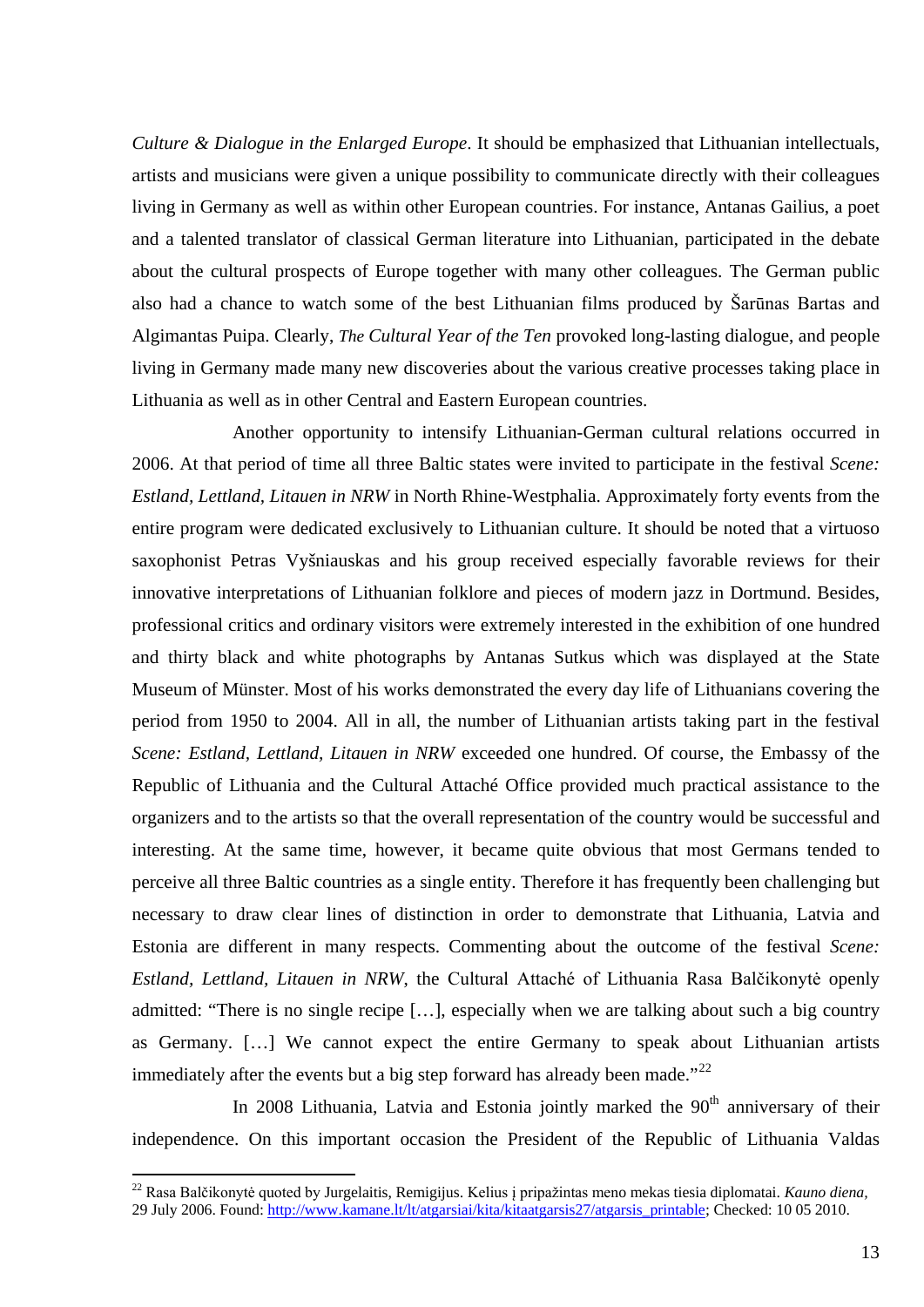Adamkus, the President of Latvia Valdis Zatlers and the Speaker of the Estonian Parliament Ene Ergma were invited by the President of the Federal Republic of Germany Horst Köhler to take part in the opening ceremony of the German-Baltic Culture Year *Essentia Baltica* at the Berlin Philharmonic. The Lithuanian press enthusiastically noted the fact that "the orchestra of young musicians from the Baltic States *Kremerata Baltica*, which had been organized by Gidon Kremer, performed at the event" and their repertoire consisted of "the works by composers from the three Baltic States - *Variations of Dzūkija* by Bronius Kutavičius, musical pieces by Peter Vask and Arvi Part".<sup>[23](#page-13-0)</sup> It should be noted that the whole program of *Essentia Baltica* was truly extensive and extremely well-financed. As a result, the inhabitants of Berlin, Hamburg and Frankfurt am Main could visit a series of exhibitions, literary readings and concerts of classical music related to Lithuania and other Baltic states. The Humbold University in Berlin organized interesting academic discussions about the history of Lithuania and new social as well as political challenges. Much interest was also expressed by the German public about the heritage of Mikalojus Konstantinas Čiurlionis and Thomas Mann. Interestingly, the former had studied composition at the Leipzig Conservatory of Music for two years and the latter spent three summers of his life at a small Lithuanian seaside resort Nida writing some of his literary works. (Each year *The International Thomas Mann Festival* is traditionally organized by the Thomas Mann cultural centre at his summer-house in Nida.) At the time a special emphasis was also placed on the performances of German artists inside Lithuania. Indeed, some memorable cultural events related to German theatre, cinema or classical music were simultaneously organized in major Lithuanian cities by the Goethe Institute within the framework of a special festival known as *The Spring of German Culture*.

The year of 2009 also provided some new opportunities for cultural exchanges with Germany since Lithuania celebrated the millennium of its name. The annals of Quedlinburg bore great historical significance for this celebration since the name of Lithuania was first recorded in the manuscript in 1009. Moreover, the original chronicle can still be found and seen at the Dresden State and University Library. In order to commemorate this impressive anniversary, the Cultural Attaché of Lithuania Rasa Balčikonytė initiated a touring exhibition *Lithuania: Culture and History* in Germany. The entire exposition was meticulously prepared by the employees of *Lithuanian Art Museum* who not only aimed "to highlight the significance of Lithuania's cultural legacy" but also placed emphasis on "[t]he image of Lithuania, as an old and venerable country, having a rich

<span id="page-13-0"></span> <sup>23</sup>Vokietijoje atidaryti Baltijos šalių kultūros metai. *Balsas.lt,* 17 March 2008. Found: [http://www.balsas.lt/naujiena/187542/vokietijoje-atidaryti-baltijos-saliu-kulturos-metai;](http://www.balsas.lt/naujiena/187542/vokietijoje-atidaryti-baltijos-saliu-kulturos-metai) Checked: 10 05 2010.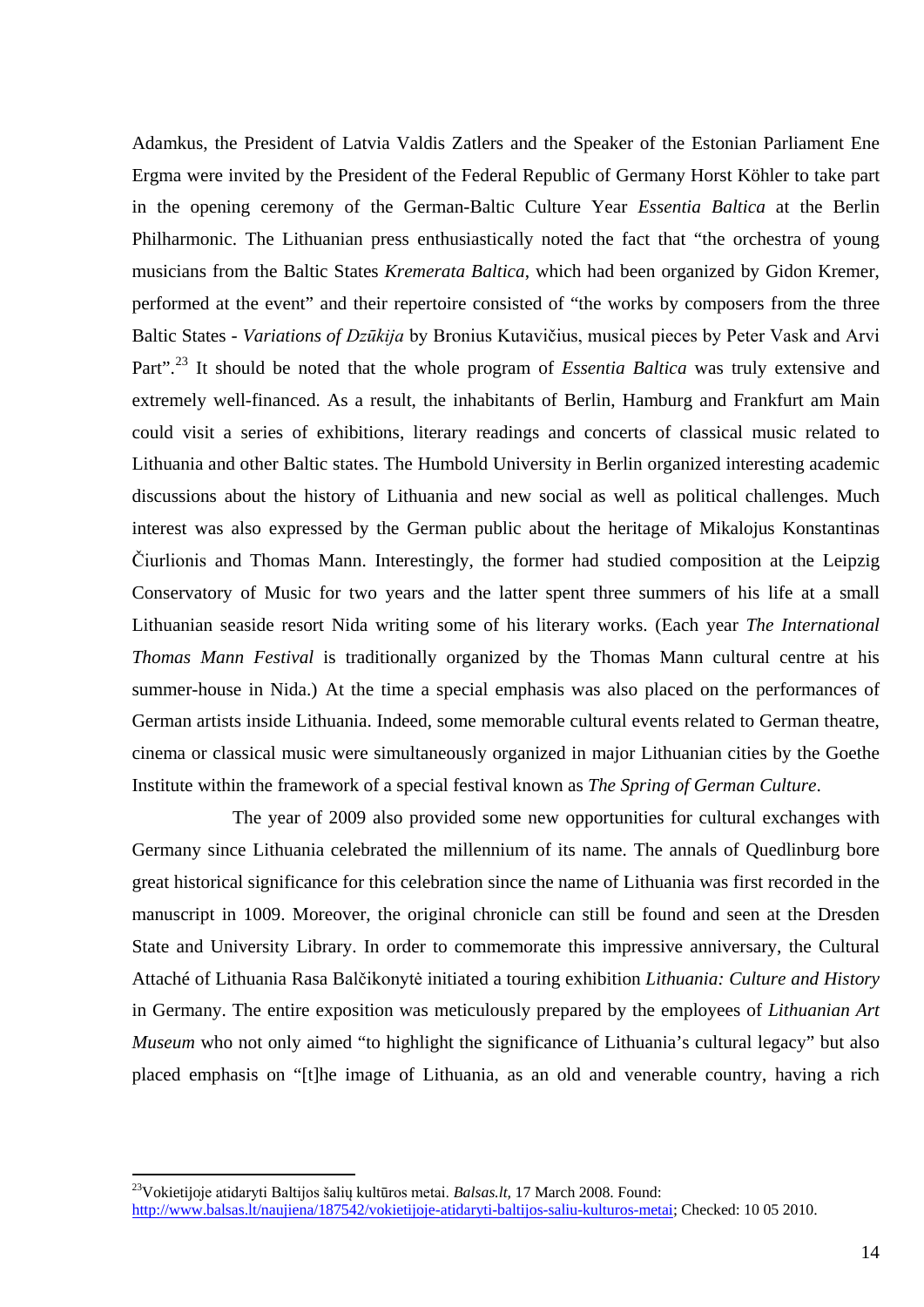history of statehood".<sup>[24](#page-14-0)</sup> Initially, it was shown to the public at the Quedlinburg castle and later all exhibits were transferred to Berlin Town Hall.

All above-mentioned events and festivals make up only a small part of the cooperation between Lithuania and Germany. Presently, Lithuanian diplomats devote much attention to continuous initiatives and projects. They encourage closer relationships between similar cultural and educational institutions as well. For instance, *The Genocide and Resistance Research Centre of Lithuania* has been actively collaborating with the *Stasi Museum* in Berlin. These two institutions traditionally prepare a common exhibition almost every year. The long-term partnership between Šiauliai Boys and Youth Choir *Dagilėlis* and the Boys Choir of the Opera House on the Unter den Linden has also produced valuable artistic results. Besides, the Academic Girl Choir of Vilnius Choral Singing School *Liepaitės* gave three extensive concerts in Erfurt, Marburg and Kronberg im Taunus in April 2010.

Following the ratification of the Amsterdam Treaty, the main headquarters of the European Central Bank were opened in Frankfurt am Main in Germany. Wishing to reveal the artistic diversity of the European Union, this institution developed an interesting tradition by organizing an art exhibition devoted to a Member State on an annual basis. At first, the European Central Bank started collaborating with national banks by displaying their collections of contemporary art. However, following the enlargement of the EU in 2004 new solutions had to be found since the banks of recently accepted Member States did not have big art collections at the time. Finally, it was decided to display a number of innovative contemporary art creations brought from a particular country. In June, 2010 an extensive exhibition *Contemporary Art from Lithuania* featuring seventeen promising young artists was opened by the President of the European Central Bank, Jean-Claude Trichet, and the Chairman of the Board of the Bank of Lithuania, Arnoldijus Šarkinas. Some of the most valuable objects of art might be bought to enrich the growing art collection of the European Central Bank which "currently comprises 220 works of art by 80 artists from 17 different countries".<sup>[25](#page-14-1)</sup>

Lithuanian communities found in different regions of Germany have also made an important contribution. They are truly active in promoting Lithuanian culture in Bremen, Hamburg and Celle. The Cultural Attaché Office of Lithuania, in the meantime, has succeeded in creating a special database of Lithuanian artists working in Germany. This information is especially important

<sup>&</sup>lt;sup>24</sup> Exhibition "Lithuania: Culture and History", Marking the Millennium of Lithuania. Found: http://www.ldm.lt/millennium.htm; Checked: 12 05 2010.

<span id="page-14-1"></span><span id="page-14-0"></span> $\frac{25 \text{ Kunst privat}}{25 \text{ Kunst privat}}$  European contemporary art. Found: [http://www.ecb.int/events/cultural/exhibits/upcoming/html/index.en.html;](http://www.ecb.int/events/cultural/exhibits/upcoming/html/index.en.html) Checked: 17 05 2010.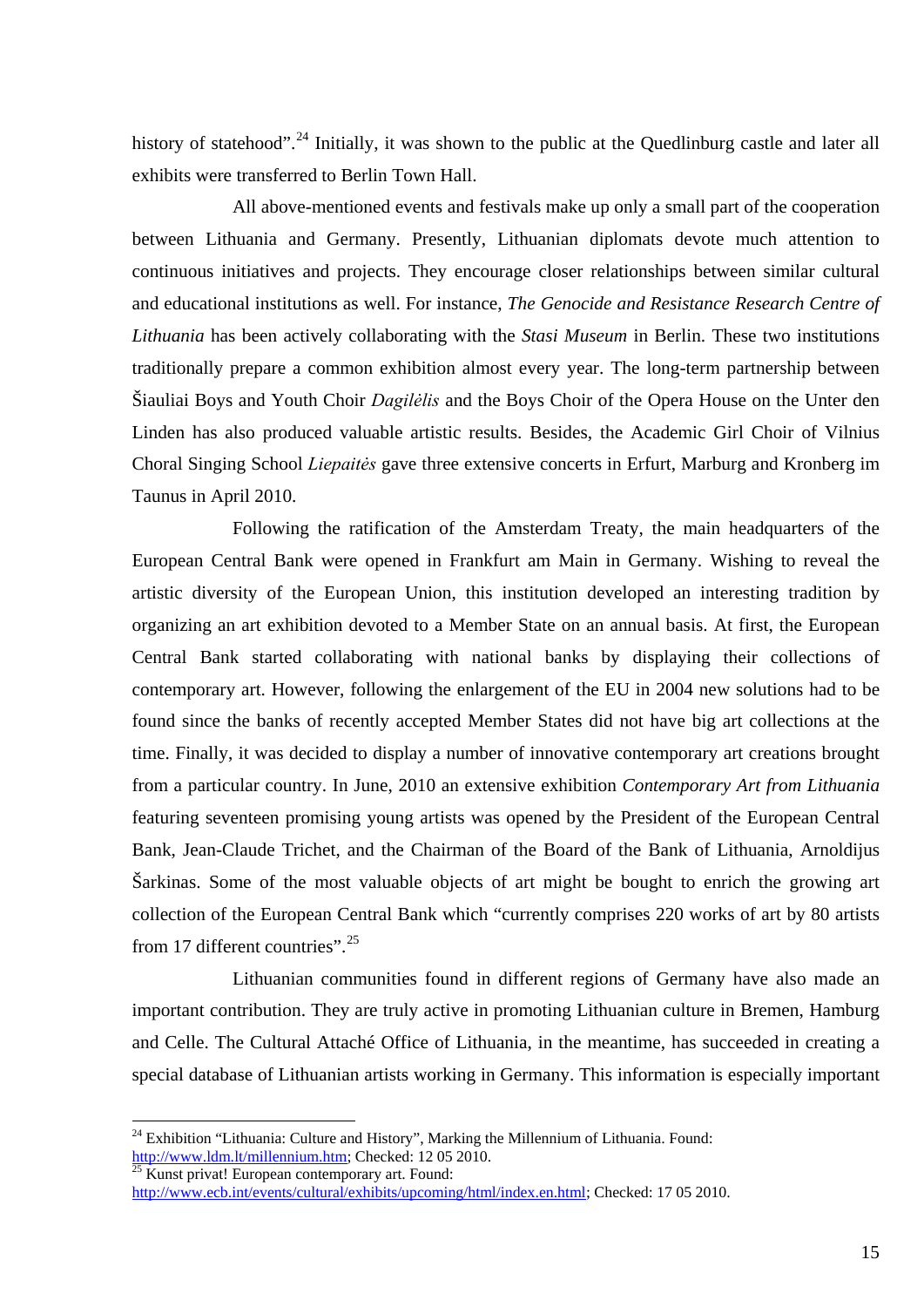while organizing various artistic projects in both countries. Much organizational assistance is also received from *European Lithuanian Cultural Center in Germany* which has been working in Hüttenfeld since 1997. The head of this institution, Rimas Čiuplinskas, strives to provoke general interest in Lithuanian culture and seeks to eliminate awkward and erroneous stereotypes about the country by organizing numerous cultural events and providing various sources of information to all interested individuals.

Seen from a geographical perspective, some German regions such as Bavaria and Baden**-**Württemberg seem to be more willing than others to communicate with Hungary, Austria and other countries of southern Europe. In comparison, North Rhine-Westphalia, Hessen, Mecklenburg-Vorpommern, Thuringia, Saxony and Saxony-Anhalt are strongly interested in the collaboration with Lithuania. This tendency proves that a variety of festivals, exhibitions, literary readings and concerts which have already been organized by the Embassy of the Republic of Lithuania and the Cultural Attaché Office within these regions might serve as an important encouragement for both nations to get better acquainted with one another.

## **ON THE ATTEMPTS TO CREATE THE NATIONAL IMAGE OF LITHUANIA BY MEANS OF NATION BRANDING**

Despite being a full-fledged member of the European Union, Lithuania still needs to go a long way forward in order to become sufficiently recognizable and known in different parts of the world. Therefore several governments have tried to construct a positive image of the state for nearly two decades. Major emphasis has often been placed on nation branding and the development of a new identity which would not only inspire Lithuanian people to set new goals for the future but would simultaneously help the entire country to meet the challenges of globalization more effectively. It should be admitted, however, that some of the initiatives were highly successful whilst others were doomed to failure.

Having these tendencies in mind, some lessons about possible ways of building up a favorable reputation of Lithuania on the international arena might be learnt on the basis of innovative ideas from the British expert and researcher Simon Anholt. He has become quite an influential figure due to his detailed analysis of nation branding within different countries. The scholar emphasizes the importance of "clichés and stereotypes" which tend to have a considerable influence upon a variety of attitudes "towards other places and their people and products"<sup>[26](#page-15-0)</sup>. For

<span id="page-15-0"></span><sup>&</sup>lt;sup>26</sup> Anholt, Simon. (2007). Competitive Identity. New York: Palgrave McMillan, p 1.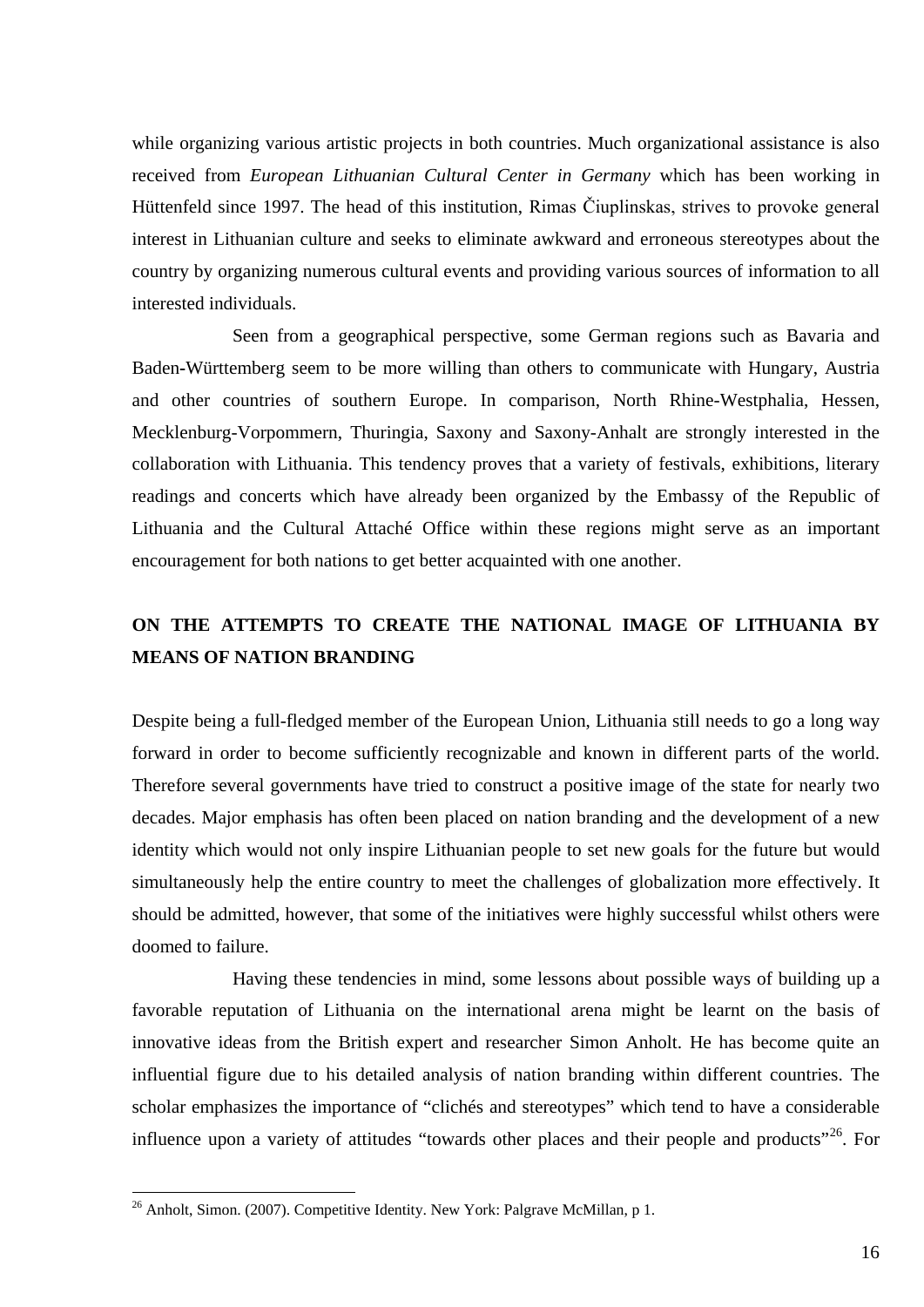instance, the traditional image of Belgium cannot be separated from Flemish-Brabant architecture, chocolate pralines, Antwerp diamonds and the lace industry of Bruges while Norway is most frequently related to spectacular fjords, a long-lasting skiing tradition, salmon, and hand-knitted sweaters. All positive associations form an important part of the typical perception of these countries which might sometimes lead to a paradoxical "disconnection between image and reality"<sup>[27](#page-16-0)</sup>. Negative associations, in turn, tend to have a highly undesirable effect as far as the national image is concerned. African countries, for example, are often labeled by Europeans and Americans as chaotic and politically unstable as well as suffering from starvation and fatal diseases. These clichés are frequently accepted by many individuals as unquestionable despite the fact that many contemporary cities exist in such states as Tunisia and Ghana where one can truly lead a modern lifestyle without experiencing any extreme hardships.

To provide necessary theoretical support for his statements about the power of national image and nation branding as well as the incorporation of all basic constituents into one coherent system, Anholt created the hexagon of Competitive Identity which consists of six major elements: tourism, people, culture, investment, policy and brands. He openly suggests that any particular country which truly aims to achieve success in promoting itself abroad should get several important things done. Firstly, it is necessary for the government and political leaders to "have a good, clear, believable and positive idea of what their country really is, what it stands for and where it's going."<sup>[28](#page-16-1)</sup> This idea should be gradually turned into a stimulus to create a long-term strategy which would subsume all six above-mentioned elements. Secondly, much attention should be devoted to "the creation of a common purpose" which, in turn, is expected to encourage all key players, including the "government, companies and people […] to channel their behaviour in a common direction that's positive and productive for the country's reputation, so they can start *to earn* the reputation they need and deserve."<sup>[29](#page-16-2)</sup> Strong willingness for cooperation in order to make the country more visible and well-received worldwide might lead to positive results in terms of the country's competitiveness on the global market. In addition, cultural heritage and economical or technological achievements might also gradually develop additional potential to attract prospective visitors and investors. Thirdly, all the country's achievements and accomplishments should be made broadcast "both through the media and, wherever possible, directly to audiences around the world", in order to employ such messages for the continuous building of a positive image of the state<sup>[30](#page-16-3)</sup>. It should be also emphasized that the very process of the creation of a national image requires

 $\frac{27}{27}$  Ibid, p. 27.<br> $\frac{28}{28}$  Ibid, p. 26.

<span id="page-16-1"></span><span id="page-16-0"></span>

<span id="page-16-3"></span><span id="page-16-2"></span>

 $^{29}$  Ibid, p. 30.<br> $^{30}$  Ibid, p. 34.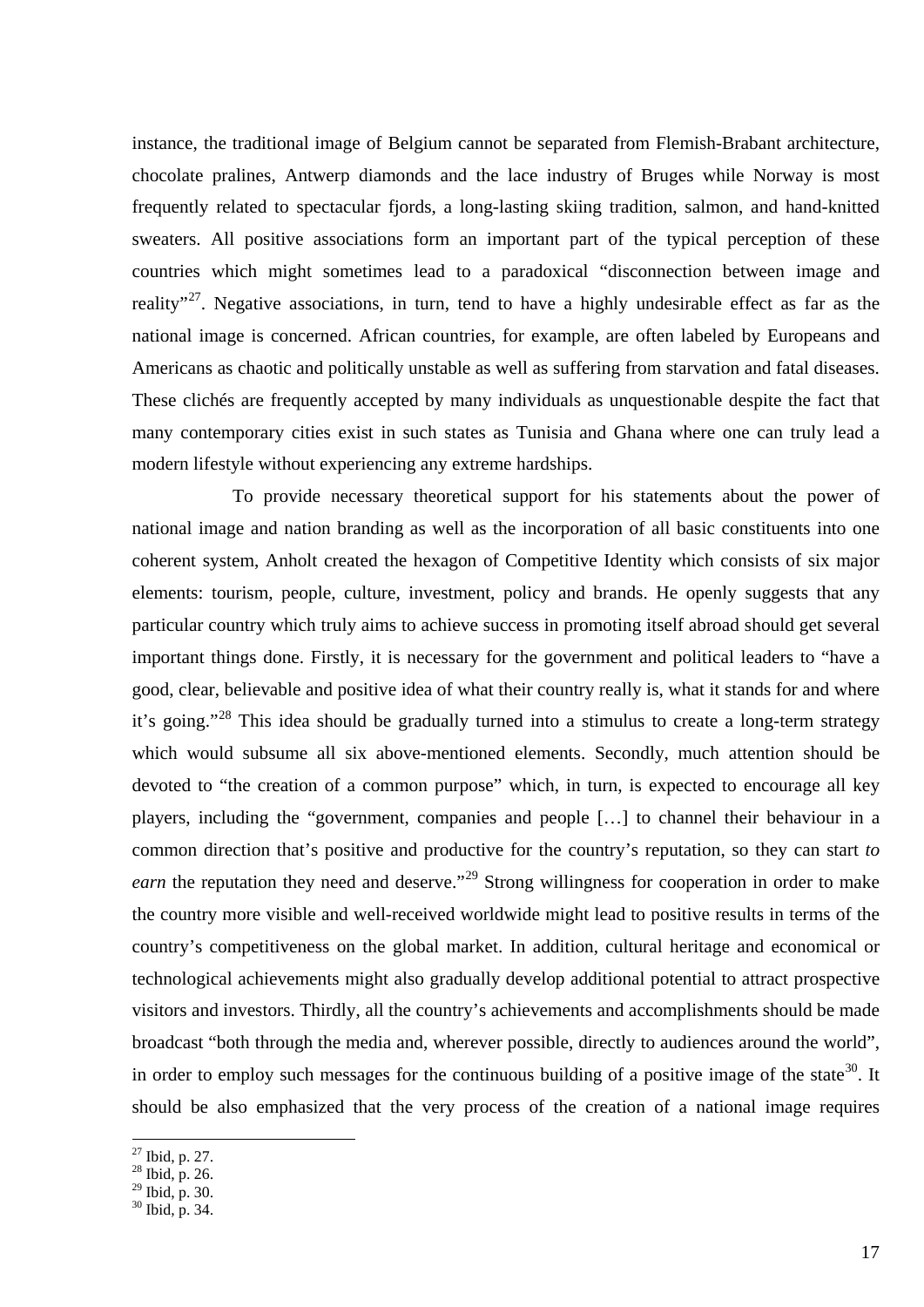substantial time and patience from all involved parties. The availability of financial and human resources, as well as the dominant attitude of the local inhabitants towards their homeland, also greatly affect the final outcome. In any case, the leading politicians might expect more investment, strong business relations, and close cultural and political cooperation with the representatives of other states, merely following the development of a favorable reputation of their own country. Otherwise important breakthroughs in the realms of politics, economics, culture and diplomacy cannot be achieved on an international level.

Examining the development of the national image of independent Lithuania, it should be noted that serious discussions on this important topic only started in 2006. At that time two public institutions, namely, *Lithuanian Economic Development Agency* and *Lithuanian Tourism Development Agency* were made responsible for the successful implementation of a special project *Tourism and Business Brand Creation for Lithuania* which had received considerable financial support from the EU Structural Funds. Importantly, much attention was paid by the government of Lithuania to the creation of a special logo that could be widely employed to promote the state abroad for touristic and business purposes. As indicated on the special webpage dedicated to the same project, "proposals from the agencies were evaluated by the commission of experts" but this seemingly innocent task appeared to be more complex than expected.<sup>[31](#page-17-0)</sup> In fact, the first public competition for designers of a logo ended up causing an international scandal. Initially, the agency *DDB Vilnius* was selected to be the winner among ten contenders. Unluckily, their logo depicting a green tree appeared to be quite similar to the official logo of the city of London in Ontario, Canada. After much extensive professional debates and consultations with international lawyers, claims of intentional plagiarism were rejected. However, the commission made up of several experts decided to organize another public competition in order to avoid any potential misunderstandings. It was clearly emphasized that the logo should be truly exceptional so that it could represent Lithuania on the international arena. During the second public competition "15 applications were received altogether" but three of them did not satisfy the general requirements and merely "12 applications got into a further stage of the evaluation process<sup>[32](#page-17-1)</sup>. Finally, the preference was given to proposal of the joint-stock company *Smart Solutions.* The final version of the logo was unveiled in 2008. *[33](#page-17-2)*

<span id="page-17-0"></span> $31$  Lietuvos turizmo ir verslo prekės ženklo sukūrimas. Found:<br>http://www.lepa.lt/lt/LietuvosTurizmoIrVersloPrekesZenklas.html; Checked: 04 06 2010.

 $\frac{1}{32}$  ibid.<br><sup>33</sup> The image was taken from the following source[: http://be.gan.lt/wp-content/uploads/lithuanian\\_logo.jpg;](http://be.gan.lt/wp-content/uploads/lithuanian_logo.jpg) Checked:

<span id="page-17-2"></span><span id="page-17-1"></span><sup>04 06</sup> 2010.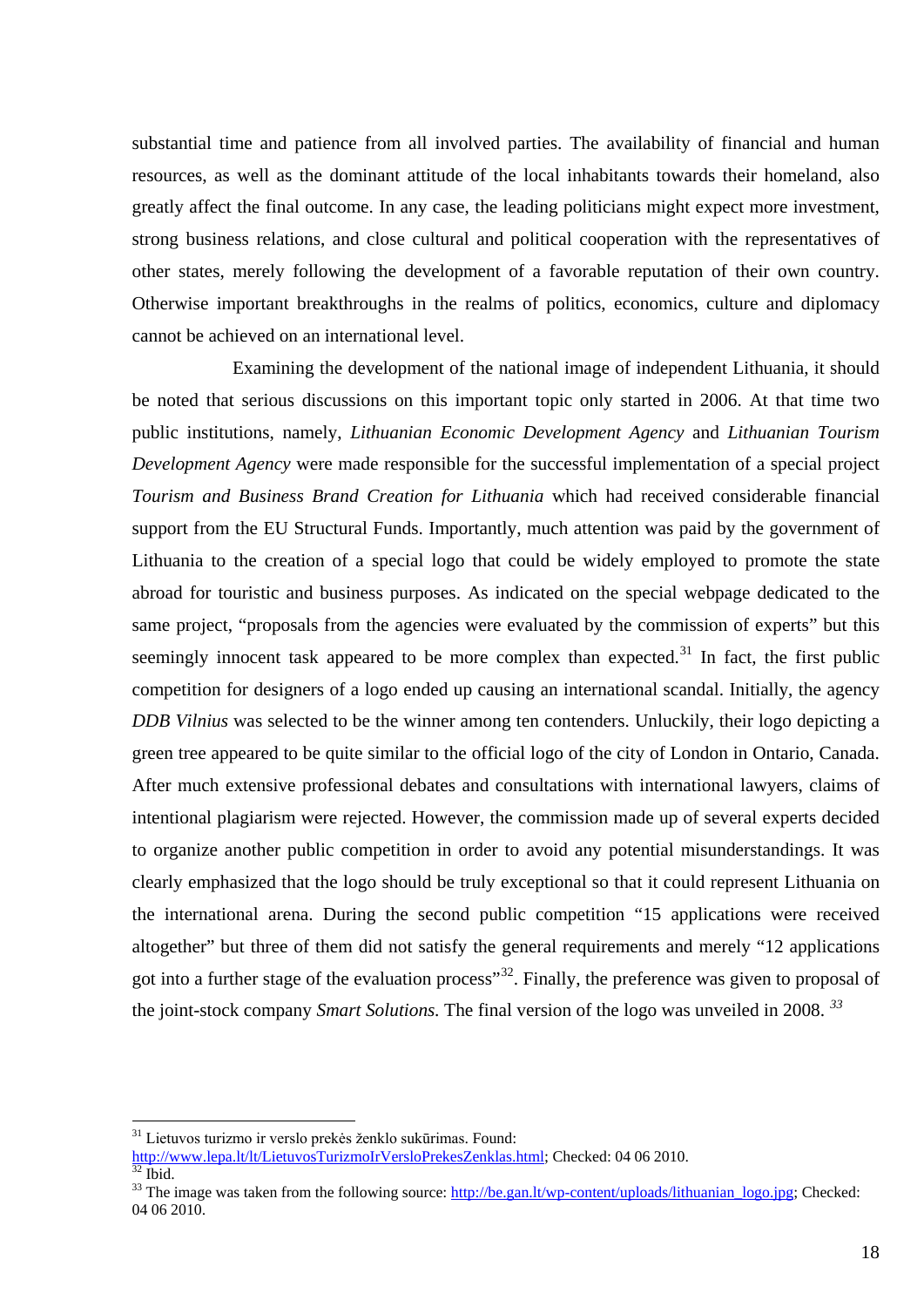

In addition, the director of the advertising agency *Not Perfect | Y&R* Paulius Seniūta together with a working group of experts introduced a country branding strategy under the motto *Lithuania – a Brave Country*. It should be noted that the logo is being currently used by numerous websites of Lithuanian companies and the official internet gates of the country which can be accessed at: [www.lietuva.lt.](http://www.lietuva.lt/) As the head of the company *Smart Solutions* Eugenijus Morkevičius explains, the main idea behind it has been based on "the contrast [which encompasses] aspirations in the realm of high technologies as well as our historical attachment to the land, nature<sup>[34](#page-18-0)</sup> However, the logo has often been harshly criticized by some specialists, artists and ordinary Lithuanian people for being inexpressive and meaningless. Moreover, all attempts to focus on courage and bravery while presenting Lithuania abroad have not produced any positive effect so far. It is evident that the lack of success has been conditioned by two basic reasons. Firstly, foreign target audiences often fail to instantaneously grasp the intended message of an expression "brave country". Therefore, major efforts to introduce Lithuania as a country which is open to innovation and challenges frequently remain misinterpreted by people of other nationalities. Secondly, the majority of Lithuanians find the motto either strange and laughable or completely alien to their national identity. As Simon Anholt correctly observes, "a place may be changing quite quickly, but its image can lag behind by years or decades<sup>"[35](#page-18-1)</sup> Therefore one can easily conclude that the national image of Lithuania has not been successfully transformed through this project due to numerous misunderstandings and the overall reluctance of many individuals to distance themselves from traditional perceptions about the country.

Another important project to market Lithuania was undertaken by the famous Lithuanian photographer Marius Jovaiša. He became widely known and breathtakingly popular after publishing an album of aerial landscape photos *Unseen Lithuania* in 2008. As indicated on a special website dedicated to this unique book, "250 outstandingly high quality large format pictures

<span id="page-18-0"></span> <sup>34</sup> Eugenijus Morkevičius interviewed by Jucaitis, Robertas. Mįslė, vardu Lietuva: II-a dalis. *Portfolio <sup>2008</sup>*. Found: [http://www.iportfolio.lt/index.php?option=com\\_content&view=article&id=46&Itemid=97&lang=en;](http://www.iportfolio.lt/index.php?option=com_content&view=article&id=46&Itemid=97&lang=en) Checked: 04 06 2010. <sup>35</sup> Anholt, Simon. (2007). Competitive Identity. New York: Palgrave McMillan, p 27.

<span id="page-18-1"></span>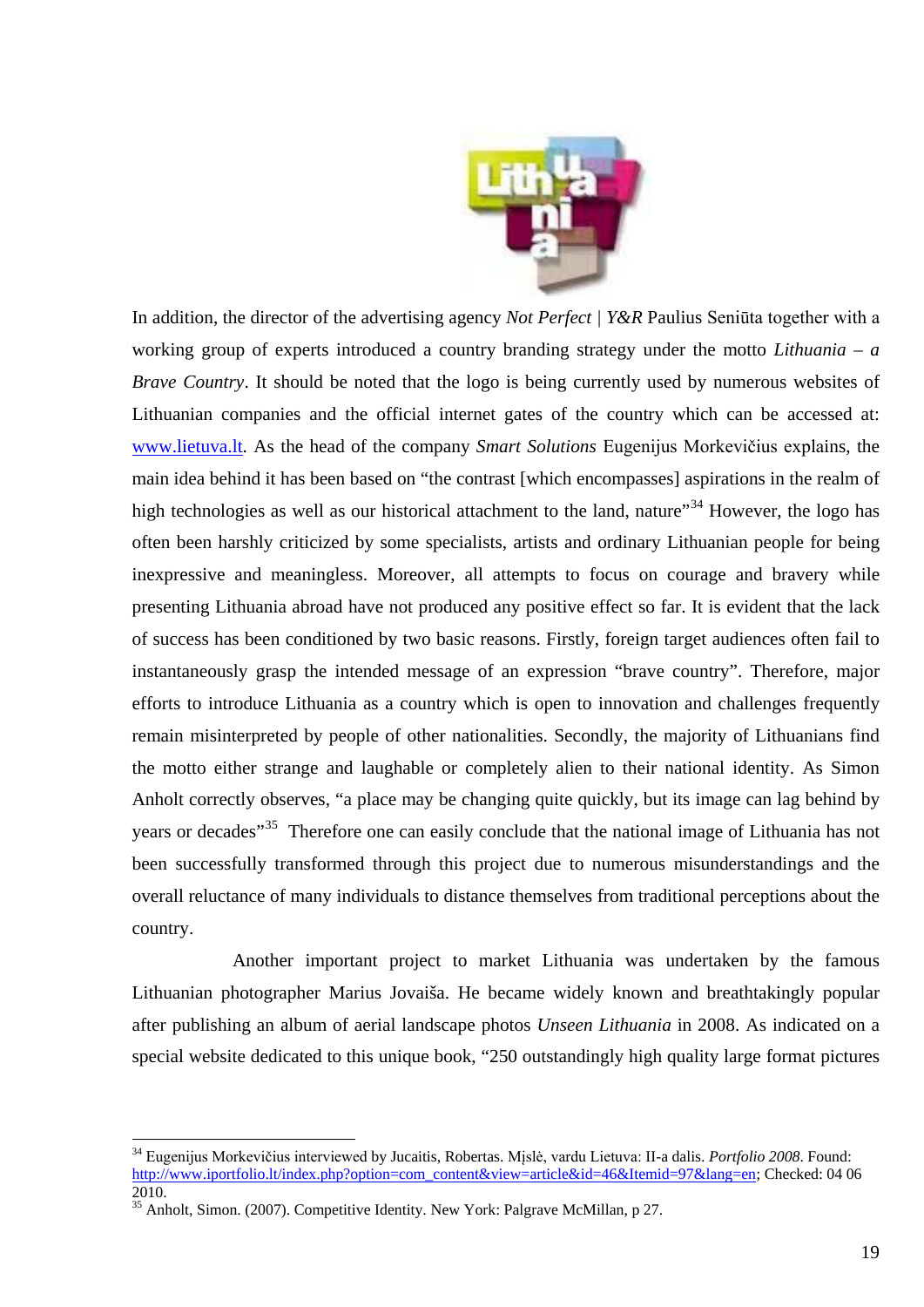with descriptions of places and objects [...] were selected out of almost 20,000 shots"<sup>[36](#page-19-0)</sup>. The very first edition of *Unseen Lithuania* enjoyed tremendous success that surpassed even the boldest expectations of its author. Later, it was translated from Lithuanian into ten foreign languages: English, German, Polish, French, Spanish, Italian, Russian, Swedish, Chinese and Japanese. Wishing to explain what inspired him to photograph Lithuanian landscapes, Marius Jovaiša told a truly interesting story:

Having taken photos and shot video of different lands day after day I have gathered a rather large pictures' archive. Although, initially I had no such a will, little by little I started to think about finding a suitable form and sharing my small discoveries with other people. [...] Then I gave thought, why I had made thousands of photos of faraway lands, and only one picture of Lithuania. […] I started to compare the views of Lithuania and the entire world in my mind. And then I understood that Lithuanian landscape is impressive as much as the best-known and most-visited countries of the world. [...] I decided to introduce all the most important and famous Lithuanian places, as well as places being visited more rarely, unknown or forgotten. [...] Everybody finds his way to get to know one's native country. In order to understand how wonderful Lithuania is, I had to travel around half the world. <sup>[37](#page-19-1)</sup>

The popularity of the album worldwide made an impressive contribution to the development of Lithuanian cultural diplomacy. The Ministry of the Foreign Affairs of Lithuania gave some exemplars of *Unseen Lithuania* as official gifts to many political and religious leaders, including the Pope Benedict XVI and the President of the United States Barrack H. Obama. Besides, a number of exhibitions of the photographs by Marius Jovaiša and special presentations of *Unseen Lithuania* took place in such countries as Australia, Argentina, Canada, Estonia, France, Germany, Japan, Poland, Spain, and the U.S. Expositions beyond Lithuanian borders frequently received considerable organizational support from the national diplomatic service and the Lithuanian diaspora. Even those individuals who had previously known very little about the existence of Lithuania became interested in the country. One of the most successful exhibitions of aerial photos taken by Marius Jovaiša was organized with the assistance of the Cultural Attaché of Lithuania to the Republic of Italy, Ieva Gaižutytė, and the Honorary Consul Alessandro Palmigiano who made every effort to get the inhabitants of Sicily acquainted with *Unseen Lithuania* in 2009*.* Sharing his personal impressions about the event, the photographer made an observation that most "Sicilians are aware of Lithuania far less than Lithuanians are aware of Sicily, but their curiosity grew significantly after they found out about my next album, Divine Italy*.*"[38](#page-19-2) This personal testimony proves that cultural diplomacy might become sufficiently effective only if there is a real possibility

<span id="page-19-0"></span><sup>&</sup>lt;sup>36</sup>Album of "Unseen Lithuania" photographs presented. 15 January 2008. Found: http://www.neregetalietuva.lt/news.php?id=1; Checked: 04 06 2010.

<span id="page-19-2"></span><span id="page-19-1"></span> $\frac{37}{37}$  Jovaiša, Marius. About "Unseen Lithuania". Found: [http://www.neregetalietuva.lt/album.php;](http://www.neregetalietuva.lt/album.php) Checked: 04 06 2010.<br><sup>38</sup> Marius Jovaiša quoted in Italian trip of Unseen Lithuania started in Sicily. 31 October, 200 [http://www.neregetalietuva.lt/news.php?id=23;](http://www.neregetalietuva.lt/news.php?id=23) Checked: 05 06 2010.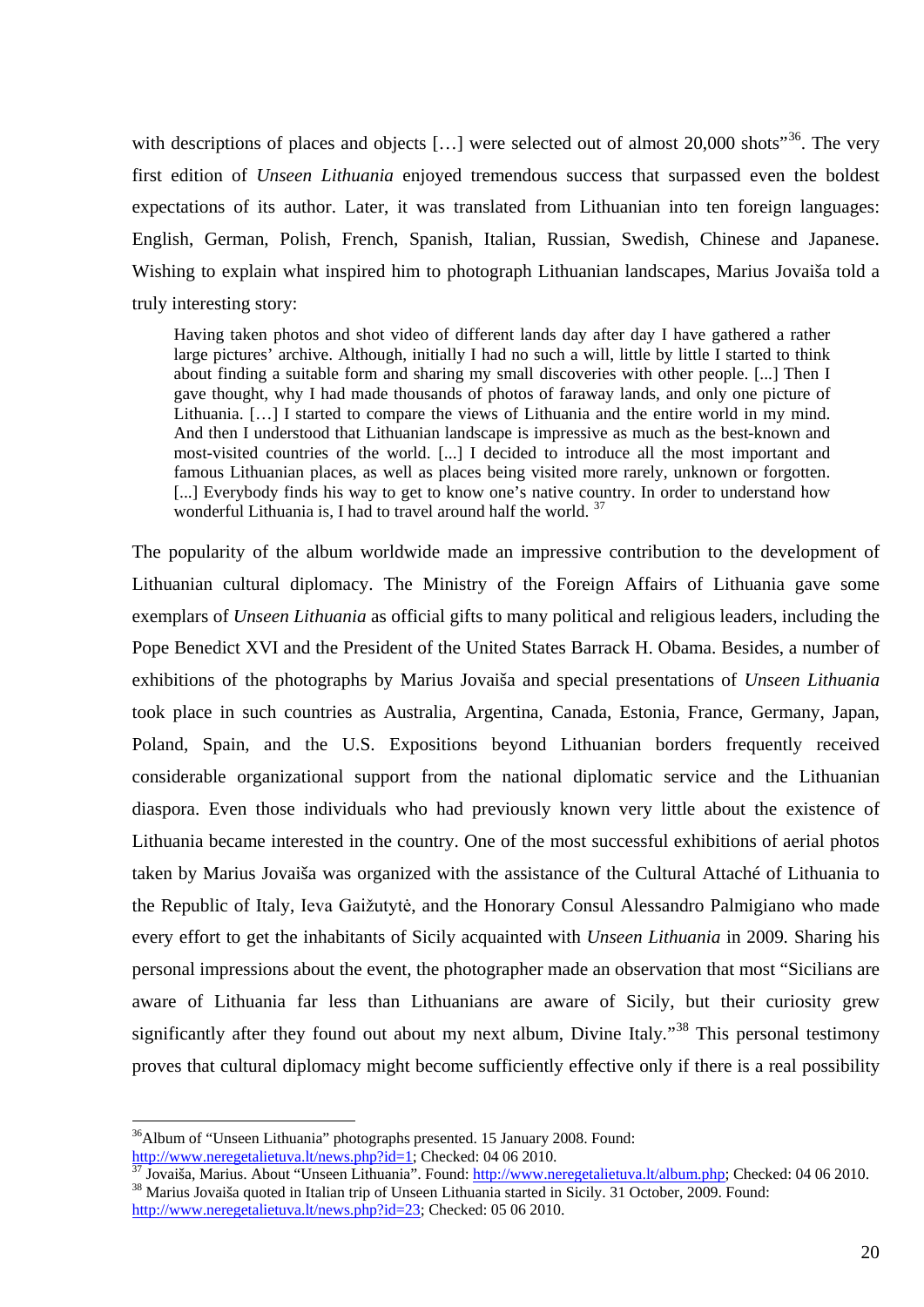of collaboration and informational exchange between all involved parties. It is impossible to achieve noticeable success in this delicate sphere without taking into consideration the interests of potential partners.

The second edition of *Unseen Lithuania* dedicated to the millennium of Lithuania's name appeared in 2009. Every person who bought a copy of the book simultaneously contributed to the initiative to plant *The Oak Grove of the Millennium* in Kėdainiai region. The names of all supporters were written on a special plate and publicly announced on the official webpage dedicated to the album: [www.neregetalietuva.lt.](http://www.neregetalietuva.lt/) The project received positive reviews from Lithuanian society for enhancing patriotic sentiments on the basis of attracting more attention to ecology. According to Marius Jovaiša, his main objective was "to promote the meaningful commemoration of the millennium anniversary [...] and to remind the Lithuanians that [they] can be proud of old history of several millennia."<sup>[39](#page-20-0)</sup> It should also be mentioned that oak groves have always been regarded as sacred place. This Lithuanian tradition takes its beginnings from ancient pagan times. At first, just one thousand oaks were planted but at present the number of trees has already reached six thousand. It is reported that "[t]he organizers of the project expect to plant at least 5000 oaks more - and it will be the biggest oak grove in Lithuania."<sup>[40](#page-20-1)</sup> Both above-mentioned initiatives might be regarded as interesting transformations of cultural diplomacy which not only ameliorate the reputation of the country among foreign visitors but also inspire local inhabitants to take action as well.

Being one of the harshest critics of a country branding strategy *Lithuania – a Brave Country*, Marius Jovaiša together with an enthusiastic group of colleagues designed an alternative logo intended to represent the country abroad. It can be downloaded at a special site [www.baltijossirdis.lt](http://www.baltijossirdis.lt/) completely free of charge. The logo depicts a piece of amber with an engraved rider on a horse called *Vytis* which constitutes an essential part of the national coat of arms. Meanwhile, the chosen motto *Lithuania – Heart of the Baltics* helps to rapidly identify the geographical location of the country<sup>[41](#page-20-2)</sup>.

<span id="page-20-0"></span><sup>&</sup>lt;sup>39</sup> Marius Jovaiša quoted in "Unseen Lithuania 2009" will restore Lithuanian patriotism and the old oak groves. 12 February, 2009. Found: http://www.neregetalietuva.lt/news.php?id=8; Checked: 07 06 2010.

<span id="page-20-1"></span><sup>&</sup>lt;sup>40</sup> "Neregėtos Lietuvos" Tūkstantmečio ąžuolyne pasodinta dar 5000 ąžuolų. 03 May, 2010. Found: [http://www.neregetalietuva.lt/news.php?id=32;](http://www.neregetalietuva.lt/news.php?id=32) Checked: 09 06 2010.<br><sup>41</sup> The image was taken from the following source[: http://www.baltijossirdis.lt/download.php;](http://www.baltijossirdis.lt/download.php) Checked: 09 06 2010.

<span id="page-20-2"></span>